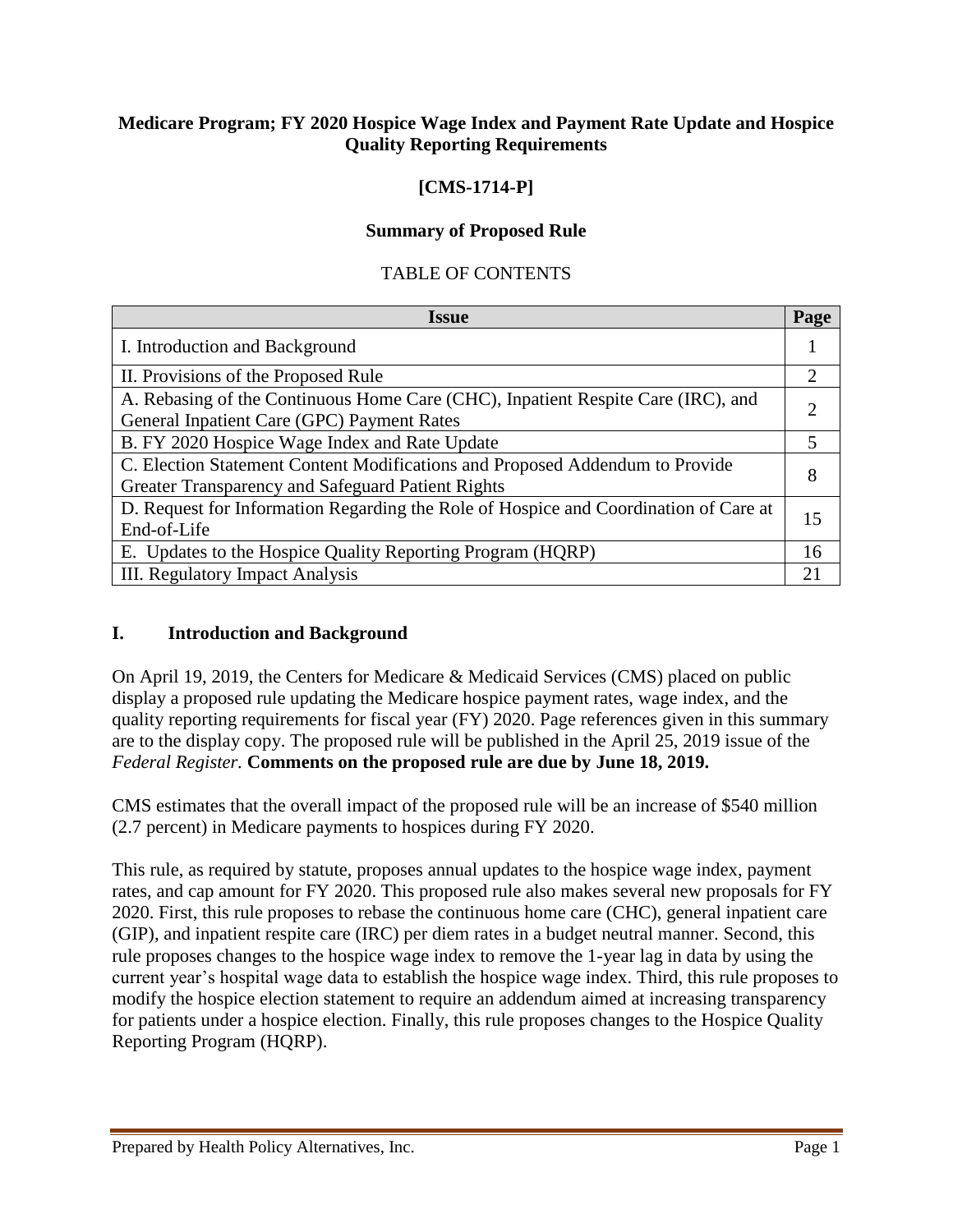CMS notes that wage index addenda for FY 2020 (October 1, 2019 through September 30, 2020) will be available only through the internet at [https://www.cms.gov/Medicare/Medicare-](https://www.cms.gov/Medicare/Medicare-Fee-for-Service-Payment/Hospice/Hospice-Wage-Index.html)[Fee-for-Service-Payment/Hospice/Hospice-Wage-Index.html](https://www.cms.gov/Medicare/Medicare-Fee-for-Service-Payment/Hospice/Hospice-Wage-Index.html)

The proposed rule reviews the history of the Medicare hospice benefit, including hospice reform policies finalized in the FY 2016 hospice final rule (80 FR 47142); this rule, among other things, differentiated payments for routine home care (RHC) based on the beneficiary's length of stay and implemented a service intensity add-on (SIA) payment for services provided in the last 7 days of a beneficiary's life.

CMS also examines trends in Medicare hospice utilization. CMS notes that the number of Medicare beneficiaries receiving hospice services has grown from 513,000 in FY 2000 to over 1.5 million in FY 2018. Similarly, Medicare hospice expenditures have risen from \$2.8 billion in FY 2000 to an estimated \$18.7 billion in FY 2018. CMS ongoing analyses continue to show that that there has been a significant increase in the reporting of neurological-based diagnoses, including Alzheimer's disease since 2014 as the principal diagnosis on hospice claims.

CMS also reports on the hospice length of stay or the number of days that a hospice beneficiary receives care under a hospice election. The hospice length of stay is variable and depends on a multitude of factors including disease course, timing of referral, decision to resume curative treatment, and/or stabilization or improvement where the individual is no longer certified as terminally ill. CMS examined length of stay during a single hospice election and total lifetime length of stay – the sum of all days of hospice care across all hospice elections. In FY 2018, the average length of stay in hospice was 75.3 days and average lifetime length of stay in hospice was 96.6 days, similar to the prior year. The median (50<sup>th</sup> percentile) length of stay was 19 days. Among the four levels of hospice care, RHC accounts for 98 percent of all hospice days.

## **II. Provisions of the Proposed Rule**

## **A. Proposed Rebasing of the Continuous Home Care, Inpatient Respite Care, and General Inpatient Care Payment Rates for FY 2020**

CMS notes that there has been little change in the hospice payment structure since the benefit's inception. While the establishment of the payment rates have been updated to account for inflation, it has not implemented any large-scale changes to reflect non-inflationary changes with the exception of the bifurcation of the RHC payment rate and the creation of the SIA payment (2016 final rule). CMS has continued to examine whether additional changes are needed to more accurately align hospice payment with the costs of providing care with particular emphasis on the alignment of payment and costs for CHC, IRC, and GIP. MedPAC in its March 2018 Report to Congress found that Medicare's payment rates for the CHC, IRC and GIP levels of care appear to be lower than average median costs per day for freestanding providers and suggested that rebalancing the payment rates may be warranted.<sup>1</sup>

 $\overline{a}$ 

<sup>1</sup>Medicare Payment Advisory Commission (MedPAC). "Hospice Services." *Report to the Congress: Medicare*  Payment Policy. Washington, DC. March 2018. P. 341. http://www.medpac.gov/docs/defaultsource/reports/mar18\_medpac\_ch12\_sec.pdf?sfvrsn=0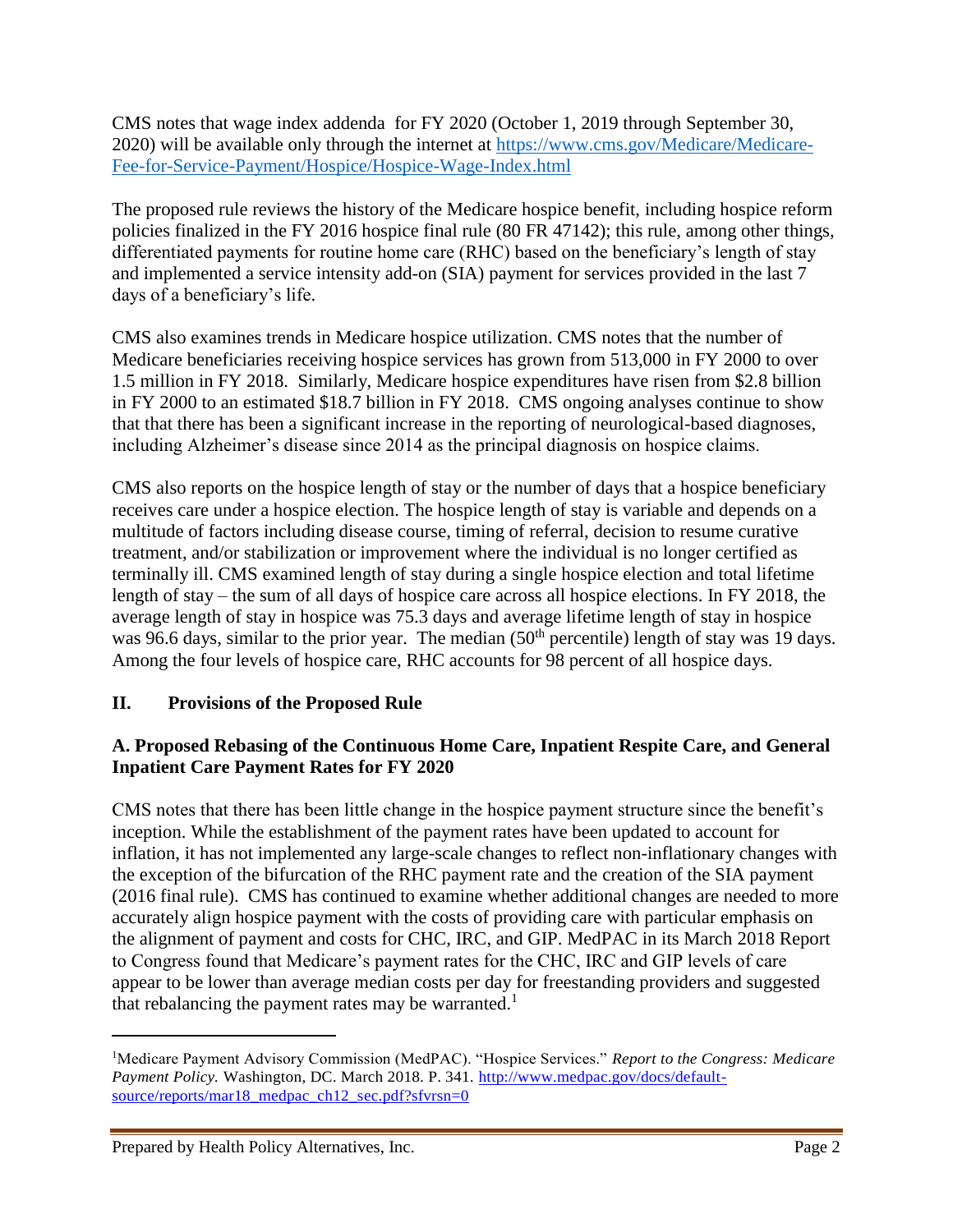CMS conducts its own analyses for this proposed rule using data from its revised hospice cost report to estimate hospices' average costs per day by level of care. CMS uses hospice cost reports from FY 2017 in its Healthcare Cost Report Information System (HCRIS), which contains cost and statistical data for freestanding and provider-based hospice providers. It discusses in detail its methodology and analyses of costs per day for CHC, IRC, and GIP. In brief, CMS made several key edits that ultimately resulted in a small sample size of providerbased hospices remaining, such as eliminating SNF, HHA, and hospital cost reports that did not contain a hospice CMS Certification Number (CCN). In addition, CMS also applied industryrequested edits, referred to as "Level I" edits that required hospices to fill out certain parts of their cost reports. The cumulative results of these edits reduced the number of useable providerbased hospice cost reports from over 35,000 to less than 100. As a result, CMS made the decision to only use freestanding hospice cost reports to calculate average costs per day for each level of care. After applying the Level I edits and other edits, 1,120 freestanding cost reports remained (after starting with 3,253), though not all costs reports contain information on each level of care.

Using the freestanding cost reports, CMS calculates FY 2019 average costs per day for each level of care. Its approach includes removing any regional differences in the labor share of the bae payment rate that may be driven by wages and inflating the average costs in FY 2017 to FY 2019 dollars.

Table 8 in the proposed rule (reproduced below) shows that the payment rates for CHC, IRC, and GIP are significant less than the average costs of providing care. For example, the estimated percent increase in payment rate needed to align costs for the CHC level of care in FY 2019 is 36.6 percent, which would have raised the per diem payment rate from \$997.38 to \$1,363.26.

| Table 8: Comparison of FY 2019 Average Costs to Payments for CHC, IRC and GIP |                                                                                     |                                  |                                          |                                                                                                                 |  |  |
|-------------------------------------------------------------------------------|-------------------------------------------------------------------------------------|----------------------------------|------------------------------------------|-----------------------------------------------------------------------------------------------------------------|--|--|
| <b>Level of</b><br>Care                                                       | <b>Percent of Days by Estimated FY</b><br>Level of Care in FY 2019 Average<br>2018* | Costs per day                    | FY 2019 Per Diem<br><b>Payment Rates</b> | <b>Estimated</b><br><b>Percent</b><br><b>Payment</b><br><b>Increase</b><br><b>Needed to Align</b><br>with Costs |  |  |
| <b>CHC</b>                                                                    | $0.2\%$                                                                             | \$1,363.26/\$56.80<br>(per hour) | \$997.38/\$41.56 (per<br>hour)           | $+36.6%$                                                                                                        |  |  |
| <b>IRC</b>                                                                    | 0.3%                                                                                | \$457.61                         | \$176.01                                 | $+160.0\%$                                                                                                      |  |  |
| <b>GIP</b>                                                                    | 1.3%                                                                                | \$994.45                         | \$758.07                                 | $+31.2%$                                                                                                        |  |  |

\* RHC days accounted for 98.2 percent of all hospice days in FY 2018.

Table 9 in the proposed rule (reproduced below) compares the FY 2019 average costs to payment for RHC. This illustrates that for RHC, the payment rates significantly exceeded the average costs of providing care for the level of care for the first 60 days and any RHC days after day 60.

 $\overline{\phantom{a}}$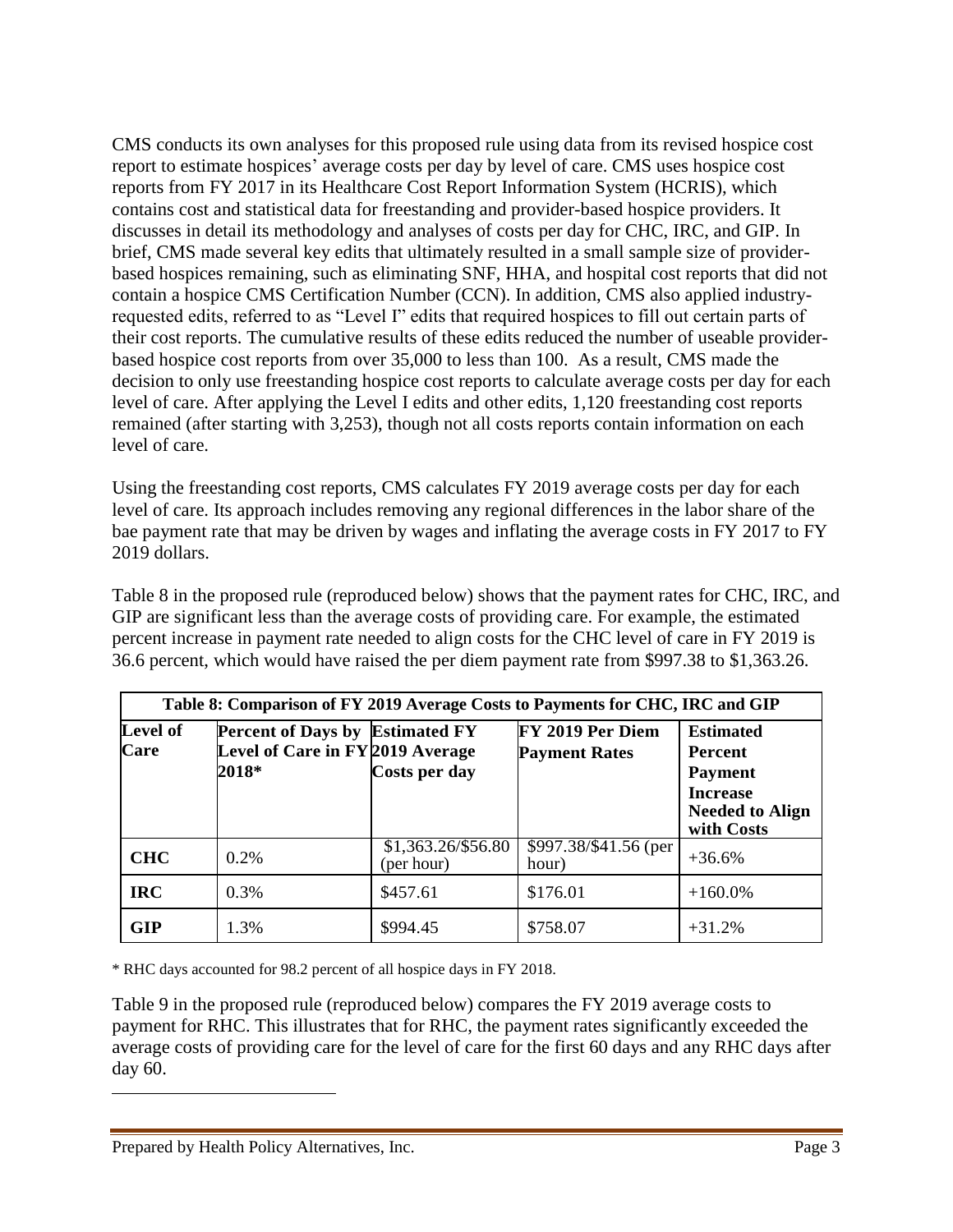| Table 9: Comparison of FY 2019 Average Costs to Payment for RHC                                                                                                                            |          |          |          |  |  |  |
|--------------------------------------------------------------------------------------------------------------------------------------------------------------------------------------------|----------|----------|----------|--|--|--|
| FY 2019 Payment<br><b>Estimated FY 2019</b><br><b>Percent Difference</b><br><b>Level of Care</b><br><b>Average Costs per</b><br><b>Between</b><br>Rates<br><b>Payment and Costs</b><br>Day |          |          |          |  |  |  |
| RHC Days 1-60 \$171.89                                                                                                                                                                     |          | \$196.25 | $+14.2%$ |  |  |  |
| RHC Days $61+$                                                                                                                                                                             | \$118.95 | \$154.21 | $+29.6%$ |  |  |  |

Using its hospice payment reform authority under section  $1814(i)(6)$  of the Act, CMS proposes to rebase the payment rates for CHC, IRC, and GIP by setting these payment amounts equal to the FY 2019 estimated average costs per day (as described above), and before application of the hospice payment update percentage. CMS notes that although there is no coinsurance amount for RHC, CHC or GIP, the amount of coinsurance for each respite care day is equal to 5 percent of the payment made by Medicare for a respite care day. Thus, CMS set the rebased IRC payment rate equal to the average per-diem cost of IRC divided by 1.05. Table 10 (reproduced here) shows the proposed rebased payment rates for CHC, IRC, and GIP.

| Table 10: Proposed Rebased Payment Rates for CHC, IRC, and GIP* |                                                 |  |  |  |
|-----------------------------------------------------------------|-------------------------------------------------|--|--|--|
| <b>Level of Care</b>                                            | <b>Proposed Rebased Payment</b><br>Rates*       |  |  |  |
| Continuous Home Care<br>(CHC)                                   | \$56.80 per hour/\$1,363.26 (per<br>$day)^{30}$ |  |  |  |
| <b>Inpatient Respite Care</b><br>(IRC)                          | $$435.82**$                                     |  |  |  |
| <b>General Inpatient Care</b><br>GIP)                           | \$994.45                                        |  |  |  |

\*Prior to application of the hospice payment update percentage of 2.7 percent.

\*\* IRC payment rate accounts for 5 percent coinsurance  $(\$457.61 / 1.05 = \$435.82)$ .

As required by statute, $2 \text{ CMS}$  notes that any revisions to the methodology for determining the payment rates for other services included in hospice care be done in a budget-neutral manner in the fiscal year in which the revisions in payment are implemented. CMS proposes to reduce the RHC payment rates by 2.71 percent in order to implement rebasing in a budget-neutral manner in FY 2020. This percentage decrease in RHC payment rates would offset the proposed increases in payment rates to the CHC, IRC, and GIP levels of care. The proposed 2.71 percent reduction would be applied to the RHC payment rates for the first 60 days and the RHC days after day 60.

CMS believes that its proposal more closely aligns costs with payment and that the rebased rates for CHC, IRC, and GIP may help appropriately increase access to these levels of care. Likewise, CMS believes its proposal is responsive to industry concerns regarding the challenges in securing needed contracts with facilities to provide inpatient levels of hospice care. **CMS solicits comments on its proposals, and specifically seeks comment on whether rebasing the payment amounts for CHC, IRC, and GIP could create an adverse incentive for providers** 

 $\overline{\phantom{a}}$ 

<sup>&</sup>lt;sup>2</sup> Section  $1814(i)(6)(D)(ii)$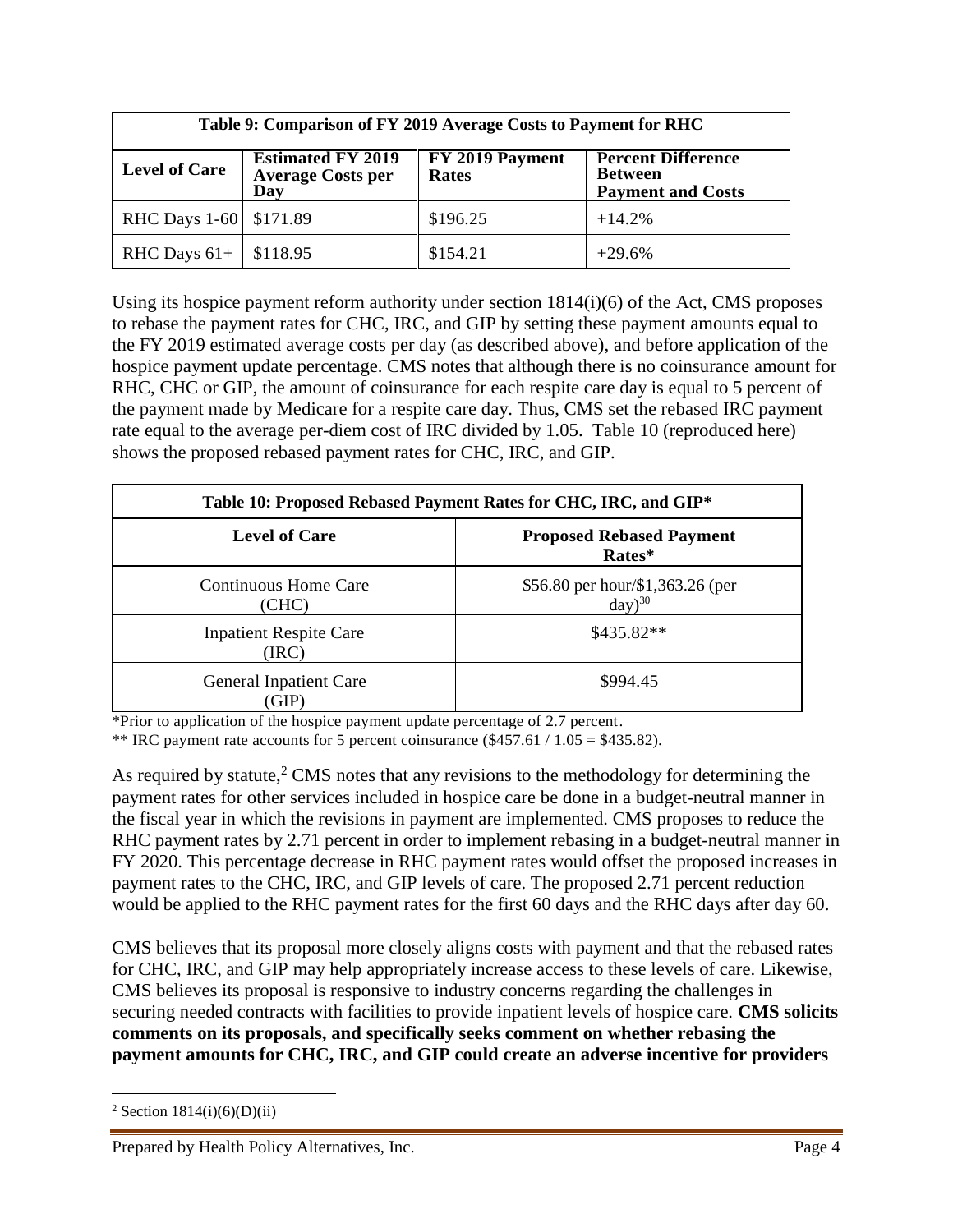### **to inappropriately steer patients to a higher, more specialized level of care when that level of care is not medically indicated.**

## **B. FY 2020 Hospice Wage Index and Rates Update**

A summary of key data for the proposed hospice payment rates for FY 2020 is presented below with additional details in the subsequent sections.

| <b>Summary of Key Data for Proposed Hospice Payment Rates for FY 2020</b>                                                                                                                                                                                                                                                                   |                      |                      |                    |  |  |  |
|---------------------------------------------------------------------------------------------------------------------------------------------------------------------------------------------------------------------------------------------------------------------------------------------------------------------------------------------|----------------------|----------------------|--------------------|--|--|--|
| Market basket update factor                                                                                                                                                                                                                                                                                                                 |                      |                      |                    |  |  |  |
| Market basket increase                                                                                                                                                                                                                                                                                                                      |                      |                      | $+3.2%$            |  |  |  |
| Required multi-factor productivity (MFP) adjustment                                                                                                                                                                                                                                                                                         |                      |                      | $-0.5\%$           |  |  |  |
| Net MFP-adjusted update reporting quality data                                                                                                                                                                                                                                                                                              |                      |                      | $+2.7%$            |  |  |  |
| Net MFP-adjusted update not reporting quality data                                                                                                                                                                                                                                                                                          |                      |                      | $+0.7\%$           |  |  |  |
| Hospice aggregate cap amount                                                                                                                                                                                                                                                                                                                |                      |                      | \$29,993.99        |  |  |  |
| <b>Hospice Payment Rate Care Categories</b>                                                                                                                                                                                                                                                                                                 | <b>Labor Share</b>   | <b>FY 2019</b>       | <b>Proposed FY</b> |  |  |  |
|                                                                                                                                                                                                                                                                                                                                             |                      | <b>Federal Rates</b> | 2020               |  |  |  |
|                                                                                                                                                                                                                                                                                                                                             | <b>Federal Rates</b> |                      |                    |  |  |  |
|                                                                                                                                                                                                                                                                                                                                             |                      |                      | <b>Per Diem</b>    |  |  |  |
| Routine Home Care (days 1-60)                                                                                                                                                                                                                                                                                                               | 68.71%               | \$196.25             | \$195.65           |  |  |  |
| Routine Home Care (days $61+)$                                                                                                                                                                                                                                                                                                              | 68.71%               | \$154.21             | \$154.63           |  |  |  |
| Continuous Home Care, Full Rate $= 24$                                                                                                                                                                                                                                                                                                      | 68.71%               | \$997.38             | \$1,405.81         |  |  |  |
| hours of care, \$56.80 hourly rate                                                                                                                                                                                                                                                                                                          |                      |                      |                    |  |  |  |
| <b>Inpatient Respite Care</b>                                                                                                                                                                                                                                                                                                               | 54.13%               | \$176.01             | \$449.78           |  |  |  |
| 64.01%<br>\$758.07<br>\$1,027.43<br>General Inpatient Care                                                                                                                                                                                                                                                                                  |                      |                      |                    |  |  |  |
| Proposed Service Intensity Add-on (SIA) payment, up to 4 hours<br>$$56.80$ per hour                                                                                                                                                                                                                                                         |                      |                      |                    |  |  |  |
| Note: FY 2020 rates for CHC, IRC, and GIP reflect the proposal to rebase payment rates. RHC rates for FY<br>2020 are virtually the same as in FY 2019 as the 2.71 percent budget neutrality adjustment offsets the 2.7<br>percent hospice payment update percentage. RHC days accounted for 98.2 percent of all hospice days in FY<br>2018. |                      |                      |                    |  |  |  |

1. Proposed FY 2020 Hospice Wage Index

For FY 2020, CMS proposes to change from its established policy of using the pre-floor, prereclassified acute care hospital wage index from the prior fiscal year as the basis for the hospice wage index, and instead to align with the same timeframe used by the IPPS and other payment systems. CMS proposes to use the pre-floor, pre-reclassified hospital wage index from the current fiscal year as the basis for the hospice wage index. Thus, the FY 2020 hospice wage index would be based on the FY 2020 pre-floor, pre-reclassified IPPS hospital wage index rather than on the FY 2019 pre-floor, pre-reclassified IPPS hospital wage index. CMS states that it is considering similar policies to use the concurrent pre-floor, pre-reclassified hospital wage index data in other Medicare payment systems, such as inpatient psychiatric facilities and inpatient rehabilitation facilities.

CMS also proposes to continue to apply current policies for handling geographic areas where there are no hospitals. For urban areas of this kind, all of the core-based statistical areas (CBSAs) within the state would be used to calculate a statewide urban average pre-floor, pre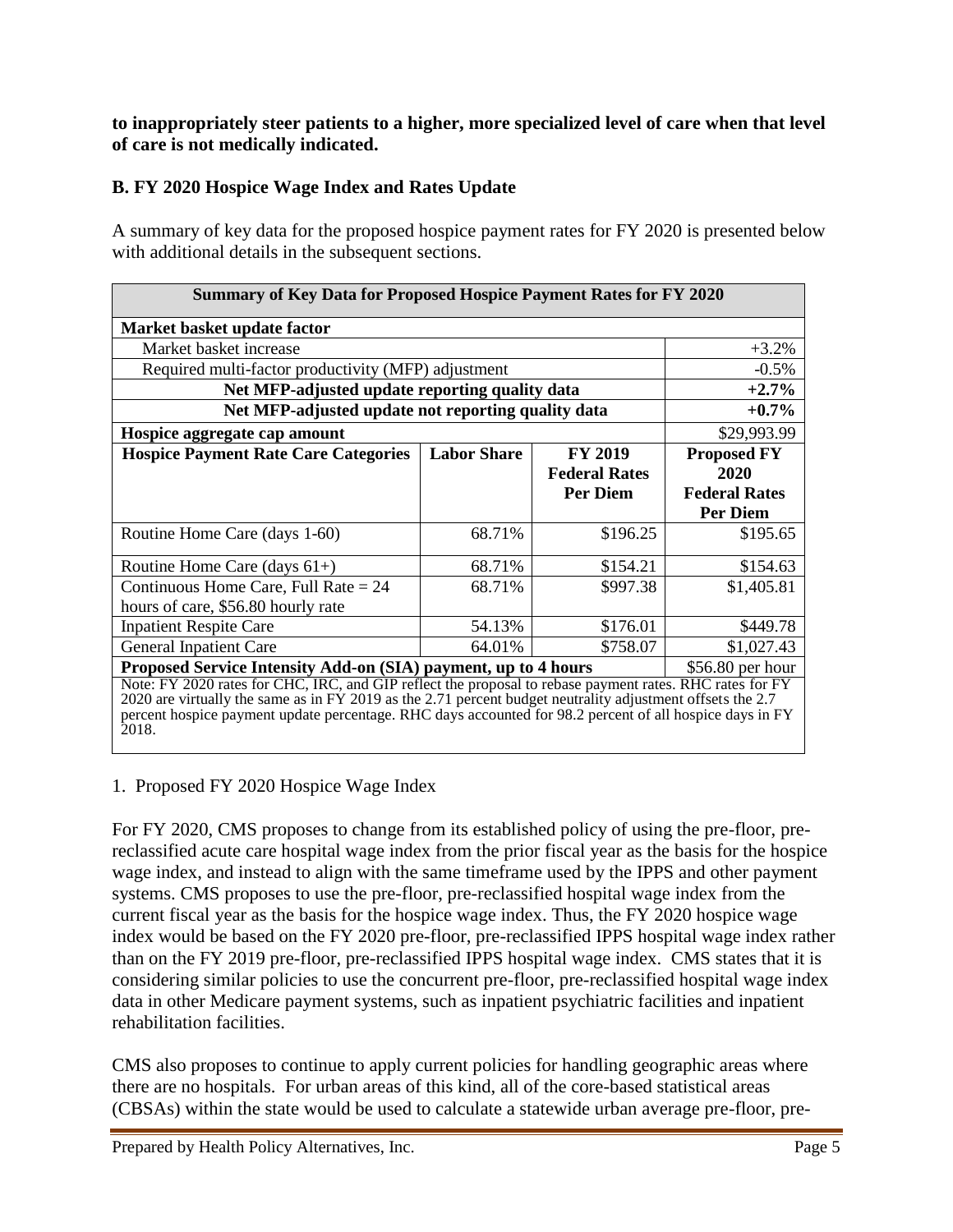reclassified hospital wage index value for use as a reasonable proxy for these areas. For FY 2020, there are two CBSAs without a hospital from which hospital wage data can be derived: 25980, Hinesville-Fort Stewart, Georgia and 16180, Carson City, NV. The FY 2020 wage index value for Carson City, NV is 1.0518 and the wage index value for Hinesville-Fort Stewart, Georgia is 0.8237. For rural areas without hospital wage data, CMS has used the average pre-floor, pre-reclassified hospital wage index data from all contiguous CBSAs to represent a reasonable proxy for the rural area. However, the only rural area currently without a hospital is on the island of Puerto Rico, which does not lend itself to this "contiguous" approach. Because CMS has not identified an alternative methodology, the agency proposes to continue to use the most recent pre-floor, pre-reclassified hospital wage index value available for Puerto Rico, which is 0.4047.

### **CMS seeks comment on concerns stakeholders may have regarding the wage index used to adjust hospice payments and suggestions for possible updates and improvements to the geographic adjustment of hospicepayments.**

2. Proposed Hospice Payment Update Percentage

For FY 2020, the estimated inpatient hospital market basket update of 3.2 percent (the inpatient hospital market basket is used in determining the hospice update factor) must be reduced by a productivity adjustment as mandated by the ACA (currently estimated to be 0.5 percentage point). This results in a proposed hospice payment update percentage for FY 2020 of 2.7 percent; CMS proposes to revise this amount in the final rule if more recent data become available.

CMS notes that the labor portion of the hospice payment rates is currently as follows: for Routine Home Care, 68.71 percent; for Continuous Home Care, 68.71 percent; for General Inpatient Care, 64.01 percent; and for Respite Care, 54.13 percent. CMS also states that it continues to analyze hospice cost report data for possible use in updating the labor portion of the hospice payment rates, and that any changes would be proposed in future rulemaking and be subject to public comments.

## 3. Proposed FY 2020 Rebased Hospice Payment Rates

In the hospice payment system, there are four payment categories that are distinguished by the location and intensity of the services provided: RHC or routine home care, IRC or short-term care to allow the usual caregiver to rest, CHC or care provided in a period of patient crisis to maintain the patient at home, and GIP or general inpatient care to treat symptoms that cannot be managed in another setting. The applicable base payment is then adjusted for geographic differences in wages by multiplying the labor share, which varies by category, of each base rate by the applicable hospice wage index.<sup>3</sup>

In FY 2016 Hospice final rule, CMS made several modifications to the hospice payment methodology. CMS implemented two different RHC payment rates: one for the RHC rate for

 $\overline{\phantom{a}}$ 

<sup>&</sup>lt;sup>3</sup> In FY 2014 and for subsequent fiscal years, CMS uses rulemaking as the means to update payment rates (prior to FY 2014, CMS had used a separate administrative instruction), consistent with the rate update process for other Medicare payment systems.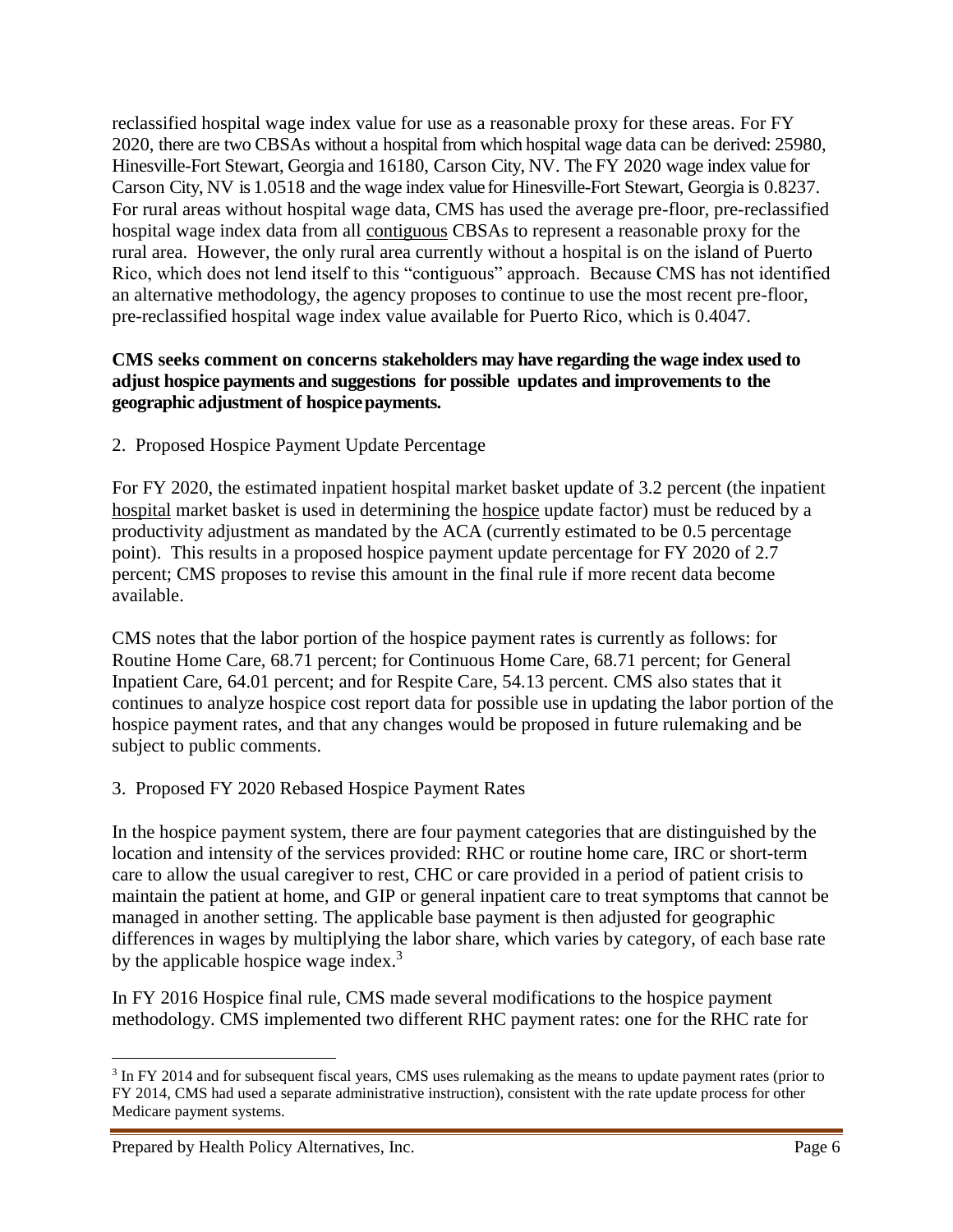the first 60 days and a second RHC rate for days 61 and beyond. CMS also adopted a Service Intensity Add-on (SIA) payment when direct patient care is provided by an RN or social worker during the last 7 days of the beneficiary's life. The SIA payment is equal to the CHC hourly rate multiplied by the hours of nursing or social work provider (up to 4 hours total) that occurred on the day of the service. As required by statute, the new RHC rates were adjusted by a SIA budget neutrality factor. For FY 2020, the budget neutrality factor for days 1 through 60 is 0.9924, and for days 61 and beyond the factor is 0.9982.<sup>4</sup>

In the FY 2017 Hospice final rule, CMS initiated a policy to apply a wage index standardization factor to hospice payment rates in order to ensure overall budget neutrality when updating the hospice wage index with more recent hospital wage data. CMS uses the same approach in other payment settings such as under Home Health Prospective Payment System (PPS), IRF PPS, and SNF PPS. To calculate the wage index standardization factor, CMS simulated total payments using the FY 2020 hospice wage index and compared it to its simulation of total payments using the FY 2019 hospice wage index. By dividing payments for each level of care using the FY 2020 wage index by payments for each level of care using the FY 2019 wage index, CMS obtained a wage index standardization factor for each level of care (RHC days 1-60, RHC days 61+, CHC, IRC, and GIP). These factors are shown in the tables below.

Tables 12 and 13 of the proposed rule (reproduced below) lists the proposed FY 2020 hospice payment rates by care category as well as the proposed SIA budget neutrality factors and the proposed wage index standardization factors. These tables take into account CMS' proposal to rebase the per diem payment rates for the CHC, IRC, and GIP levels of care, and the reduction of RHC rates by 2.71 percent to maintain budget neutrality.

|      | Table 12: Proposed FY 2020 Hospice RHC Payment Rates |                                                                                           |                                                         |                                                              |                                                                       |                                                          |  |  |
|------|------------------------------------------------------|-------------------------------------------------------------------------------------------|---------------------------------------------------------|--------------------------------------------------------------|-----------------------------------------------------------------------|----------------------------------------------------------|--|--|
| Code | <b>Description</b>                                   | <b>Proposed FY</b><br>2019 Budget<br><b>Neutral RHC</b><br><b>Payment</b><br><b>Rates</b> | <b>SIA</b> budget<br>neutrality<br>factor<br>adjustment | <b>Wage Index</b><br><b>Standardization</b><br><b>Factor</b> | <b>Proposed FY</b><br>2020 Hospice<br><b>Payment</b><br><b>Update</b> | <b>Proposed</b><br>FY<br>2020<br><b>Payment</b><br>Rates |  |  |
| 651  | Routine Home<br>Care $\frac{days}{1-60}$             | \$190.93                                                                                  | x 0.9924                                                | x 1.0054                                                     | x 1.027                                                               | \$195.65                                                 |  |  |
| 651  | Routine Home<br>Care (days $61+$ )                   | \$150.03                                                                                  | x 0.9982                                                | $x\,1.0054$                                                  | x 1.027                                                               | \$154.63                                                 |  |  |

| Table 13: Proposed FY 2020 Hospice Payment Rates for CHC, IRC, and GIP |                             |                                   |                                             |                                    |                                   |  |
|------------------------------------------------------------------------|-----------------------------|-----------------------------------|---------------------------------------------|------------------------------------|-----------------------------------|--|
| Code                                                                   | <b>Description</b>          | <b>Proposed</b><br><b>FY 2019</b> | <b>Wage Index</b><br><b>Standardization</b> | <b>Proposed FY</b><br>2020 Hospice | <b>Proposed</b><br><b>FY 2020</b> |  |
|                                                                        |                             | <b>Payment</b><br>Rates           | <b>Factor</b>                               | <b>Payment</b><br><b>Update</b>    | <b>Payment</b><br>Rates           |  |
| 652                                                                    | <b>Continuous Home Care</b> | \$1,363.26                        | x 1.0041                                    | x 1.027                            | \$1,405.81                        |  |

 $\overline{a}$ <sup>4</sup> The budget neutrality adjustment calculation that would apply to days 1 through 60 is equal to 1 minus the ratio of SIA payments for days 1 through 60 to the total payments. Similarly, the budget neutrality adjustment for days 61 and beyond is equal to 1 minus the ratio of SIA payments for days 61 and beyond to the total payments for days 61 and beyond.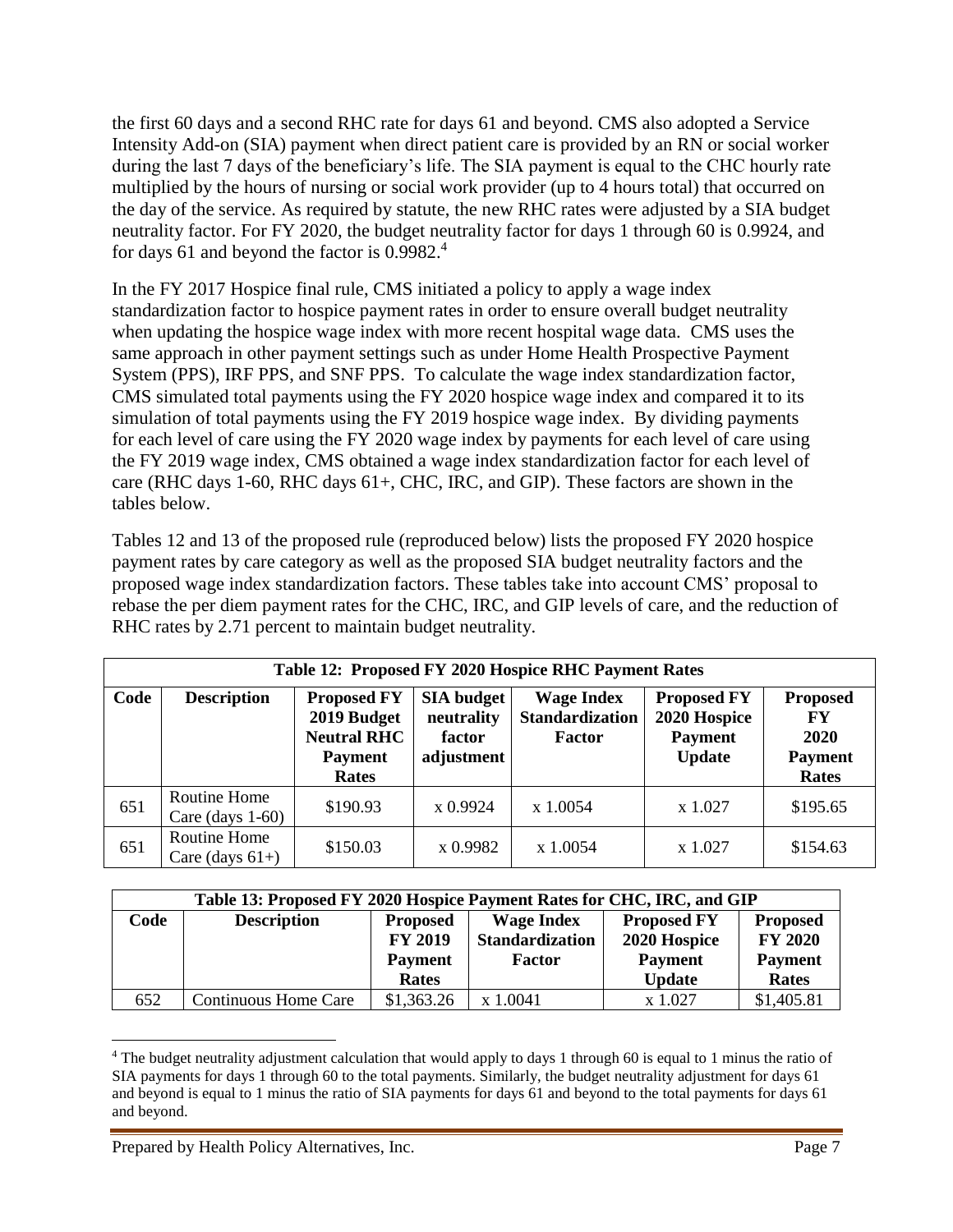|     | Full Rate $= 24$ hours of |          |             |         |            |
|-----|---------------------------|----------|-------------|---------|------------|
|     | care, \$56.80 hourly rate |          |             |         |            |
| 655 | Inpatient Respite Care    | \$435.82 | x 1.0049    | x 1.027 | \$449.78   |
| 656 | General Inpatient Care    | \$994.45 | $x\,1.0060$ | x 1.027 | \$1,027.43 |

Tables 14 and 15 of the proposed rule (pages 55-56 of the display copy) list the comparable FY 2020 proposed payment rates for hospices that do not submit the required quality data under the Hospice Quality Reporting Program as follows: Routine Home Care (days 1-60), \$191.84; Routine Home Care (days 61+), \$151.62; Continuous Home Care, \$1,378.43; Inpatient Respite Care, \$441.02; and General Inpatient Care, \$1,007.42.

## 4. Hospice Cap Amount for FY 2020

By way of background, when the Medicare hospice benefit was implemented, Congress included two limits on payments to hospices: an aggregate cap and an inpatient cap. The intent of the hospice aggregate cap was to protect Medicare from spending more for hospice care than it would for conventional care at the end-of-life, and the intent of the inpatient cap was to ensure that hospice remained a home-based benefit.<sup>5</sup> The aggregate cap amount was set at \$6,500 per beneficiary when first enacted in 1983, and since then this amount has been adjusted annually by the change in the medical care expenditure category of the consumer price index for urban consumers (CPI-U).

As required by the Impact Act, beginning with the 2016 cap year, the cap amount for the previous year will be updated by the hospice payment update percentage, rather than by the CPI-U for medical care. This provision will sunset for cap years ending after September 30, 2025, and revert back to the original methodology. CMS adds that the proposed hospice aggregate cap amount for the 2020 cap year will be \$29,993.99 per beneficiary or the 2019 cap amount updated by the FY 2020 hospice payment update percentage (\$29,205.44 \* 1.027).

### **C. Proposed Election Statement Content Modifications and Proposed Addendum to Provide Greater Coverage Transparency and Safeguard Patient Rights**

1. Current Statutory and Regulatory Requirements for Care Planning and Patient Rights

Eligibility to elect the Medicare hospice benefit, requires the beneficiary to be certified as terminally ill, as defined as having a medical prognosis with a life expectancy of 6 months or less if the illness runs its normal course (42 CFR 418.3). The initial hospice certification requires both the patient's designated attending physician (if any) and the hospice medical director (or the hospice physician member of the interdisciplinary group (IDG)) to certify in writing, at the beginning of the period, that the individual is terminally ill based on their clinical judgment regarding the normal course of the individual's illness. The hospice medical director must consider the principal diagnosis of the patient, all other health conditions, whether related or unrelated to the terminal condition, and all clinically relevant information supporting all

 $\overline{a}$ 

<sup>&</sup>lt;sup>5</sup> If a hospice's inpatient days (GIP and respite) exceed 20 percent of all hospice days, then for inpatient care the hospice is paid: (1) the sum of the total reimbursement for inpatient care multiplied by the ratio of the maximum number of allowable inpatient days to actual number of all inpatient days; and (2) the sum of the actual number of inpatient days in excess of the limitation by the routine home care rate.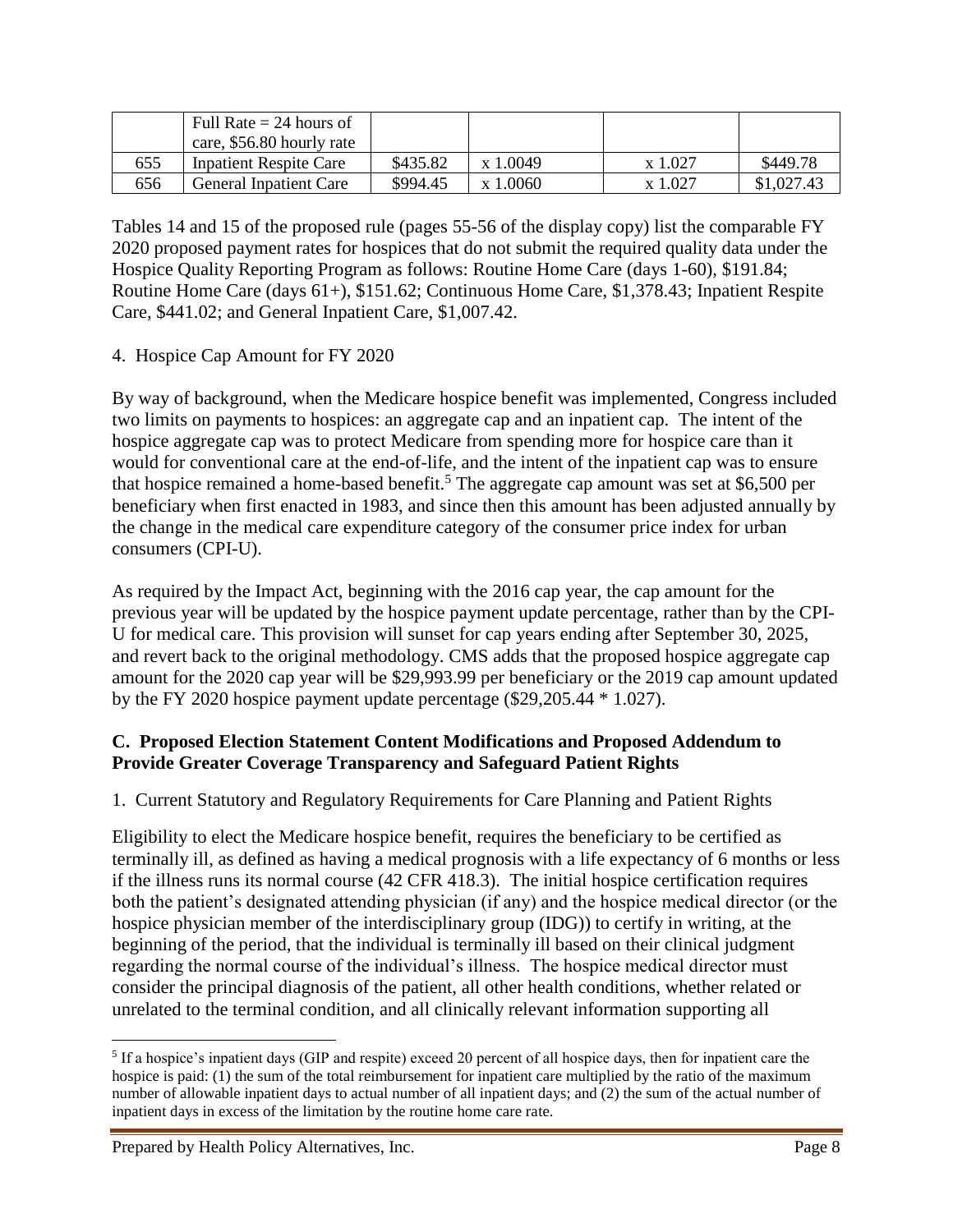diagnoses. In addition, for the initial certification of terminal illness, the hospice Conditions of Participation (CoPs) at §418.102(b) require that the hospice medical director or hospice physician designee consider not only the principal diagnosis and related conditions, but also current signs and symptoms affecting the patient, current medications and treatment interventions, and the medical management of unrelated conditions.

Because the Medicare hospice benefit is dependent upon the eligible beneficiary electing to receive hospice care, a hospice election statement is required (§418.24). The hospice election statement must include the identification of the designated hospice and attending physician (if any); the individual's or representative's acknowledgement that they have been given a full understanding of the palliative rather than curative nature of hospice care; and the individual's or representative's acknowledgement that the individual waives the right to Medicare payment for services related to the terminal illness and related conditions, except when provided by the designated hospice or attending physician. Services unrelated to the terminal condition and related conditions remain eligible for Medicare coverage and payment outside of the hospice benefit.

During the initial assessment, the hospice must provide the patient or representative with both spoken and written notice of the patient's rights and responsibilities (§418.52). The beneficiary has the right to be involved in the development of the care plan; receive information about the services covered under the hospice benefit; and receive information about the scope of services that the hospice will provide and specific limitations on those services. In addition, beneficiaries must be informed that the care for which Medicare payment is sought will be subject to the Quality Improvement Organization (QIO) review, including the role of the Medicare Beneficiary and Family-Centered Care-QIO (BFCC-QIO) in reviewing quality of care concerns and appeals.

Hospice CoPs require that the hospice registered nurse (RN) must complete the initial assessment with 48 hours after the election of hospice care, unless it is requested to be completed sooner (§418.54). The hospice IDG, in consultation with the attending physician, must complete a comprehensive assessment no later than 5 days after election of hospice care. The comprehensive assessment includes assessing the patient for complications and risk factors, and the plan of care must include all services necessary for the palliation and management of the terminal illness and related conditions (§418.56(c)). The hospice interpretative guidelines for §418.56 state that the plan of care should also identify the conditions or symptoms that the hospice determines to be "unrelated" so hospices can provide ongoing sharing of information with other non-hospice providers who may be furnishing services unrelated to the terminal illness and related conditions. In the 2008 Hospice CoPs final rule (73 FR 32088), CMS stressed the need to show a direct link between the needs identified in the comprehensive assessment and the plan of care. Thus, if the hospice identified other needs in the patient assessment that were unrelated to the terminal illness and related conditions, these needs could not be ignored, and the hospice would have to communicate and coordinate with the non-hospice providers responsible for these conditions (73 FR 32114). Hospices are required to have a communication system with other non-hospice health care providers. In addition, hospices are required to designate a RN, a member of the IDG, to coordinate implementation of the comprehensive care plan including communication with other health care providers.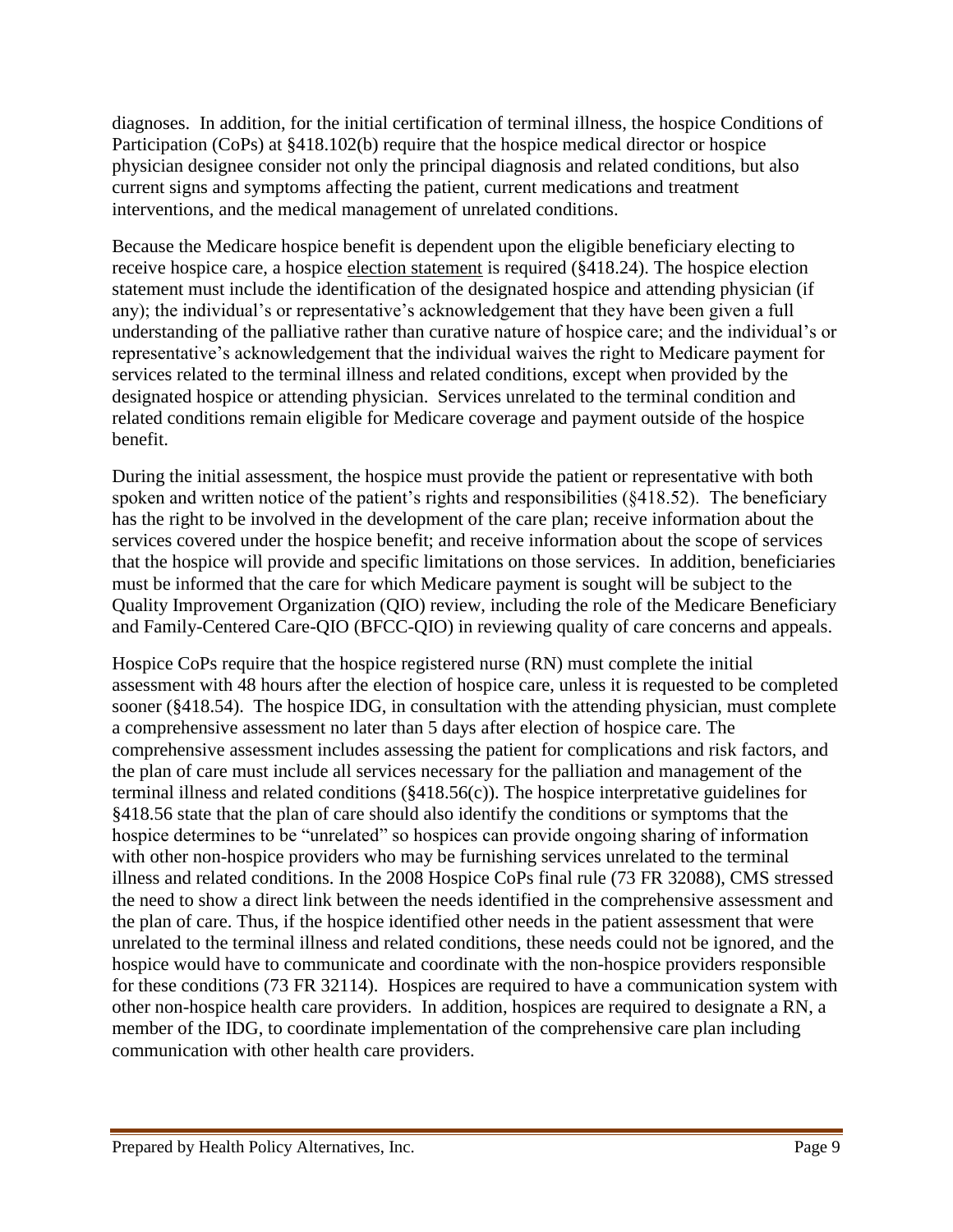### 2. Service Unrelated to the Terminal Illness and Related Conditions

During a hospice election, Medicare coverage of services received outside of the Medicare hospice benefit is determined by whether or not the services are for the treatment of a condition completely unrelated to the individual's terminal illness and related conditions. CMS states it is longstanding policy that services unrelated to the terminal illness and related conditions should be exceptional, unusual and rare given the comprehensive nature of the hospice benefit (48 FR 56008). Edits within the claims processing system prevent other non-hospice claims from being processed without the use of a modifier or condition code indicating that the service billed is unrelated to the patient's terminal condition.

CMS discusses numerous concerns related to care coordination and the provision of care provided by non-hospice providers. A OIG report identified situations where Medicare may have paid twice for prescription drugs for hospice beneficiaries and beneficiaries may have paid unnecessary co-payments or coinsurance for prescription drugs.<sup>6</sup> The OIG identified four common categories of drugs being covered under Part D for beneficiaries under a hospice election that are typically used to treat end-of-life symptoms: analgesics, anti-nauseants, laxatives, and antianxiety agents. In response to this report, CMS issued several memoranda clarifying the criteria for determining payment responsibility under the Part A hospice benefit and Part D drugs prescribed to hospice beneficiaries. In 2014, beneficiary-level prior authorization (PA) was instituted for all beneficiaries in hospice and Part D utilization decreased. CMS reports that analyses of Part D prescription drug event (PDE) data suggest that the current PA process has reduced Part D program payments for the four targeted drug categories and that utilization patterns are sensitive to the PA process.<sup>7</sup> CMS notes that after a hospice election, many maintenance drugs used to treat or cure a condition are typically discontinued but there are maintenance drugs that are appropriate to continue as they may offer symptomatic relief for the palliation and management of terminal illness and related conditions (e.g. maintenance drugs for heart disease and diabetes).

CMS also discusses concerns related to non-hospice expenditures related to DME and supplies. CMS' analysis showed that items such as oxygen, respiratory agents, hospital beds, and wheelchairs were not being furnished or covered by the hospice even though CMS expected such items to be clinically indicated and provided for the palliation and management of the terminal illness and related conditions. In addition, CMS notes the numerous reports from beneficiaries, families, and non-hospice providers, including examples from recent Medicare Ombudsman reports, that hospice patients have been told that hospice would not cover a drug or service because the hospice determined they were unrelated to the terminal illness and related conditions and this notification was not timely.

CMS acknowledges that since the implementation of the hospice benefit, it has received frequent requests to provide guidance about what are considered "related conditions" and included in the hospice benefit. CMS reiterates that any service needed outside of the hospice benefit (that is, "unrelated") should be exceptional and rare. CMS cites the numerous guidance it has provided

 $\overline{a}$ 

<sup>6</sup> OIG, HHS. Medicare Could be Paying Twice for Prescription Drugs for Beneficiaries in Hospice. June 2012. A-06010-00059. [https://oig.hhs.gov/oas/reports/region6/61000059.pdf.](https://oig.hhs.gov/oas/reports/region6/61000059.pdf)

<sup>7</sup> [https://www.cms.gov/Medicare.Medicare-Fee-for-Service-Paymnet/Hospice/Downloads/2016-11-15-Part-D-](https://www.cms.gov/Medicare.Medicare-Fee-for-Service-Paymnet/Hospice/Downloads/2016-11-15-Part-D-Hospice-Guidance.pdf)[Hospice-Guidance.pdf.](https://www.cms.gov/Medicare.Medicare-Fee-for-Service-Paymnet/Hospice/Downloads/2016-11-15-Part-D-Hospice-Guidance.pdf)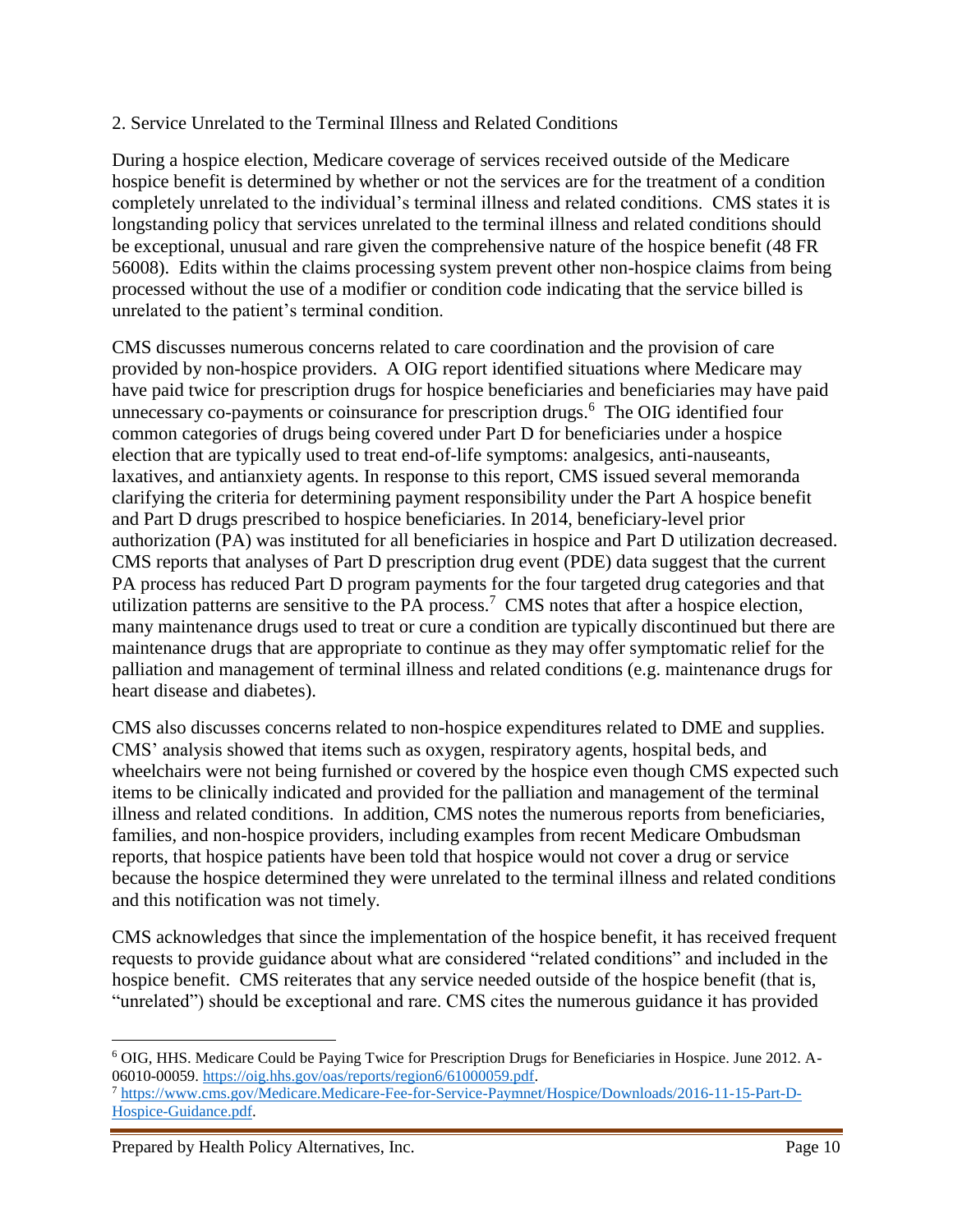and remains concern that decisions about "related" and "unrelated" conditions are based on a narrow view of the overall condition of the individual. CMS is also concerned about the extent that patients are being adequately informed about the scope of services covered under the Medicare hospice benefit and whether patient rights are being fully promoted and protected.

3. Proposed Election Statement Content Modifications and Proposed Addendum to Provide Greater Coverage Transparency and Safeguard Patient Rights

*Hospice Election Statement.* In addition to the existing statement content requirements at §418.24(b) CMS proposes that hospices would also be required to include the following on the election statement:

- Information about the holistic, comprehensive nature of the Medicare hospice benefit.
- A statement that, although it would be rare, there could be some necessary items, drugs, or services that will not be covered by the hospice because the hospice has determined that these items, drugs, or services are to treat a condition that is unrelated to the terminal illness and related conditions.
- Information about beneficiary cost-sharing for hospice services.
- Notification of the beneficiary's (or representative's) right to request an election statement addendum that includes a written list and a rationale for the conditions, items, drugs, or services that the hospice has determined to be unrelated to the terminal illness and related conditions and that immediate advocacy is available through the BFCC-QIO if the beneficiary (or representative) disagrees with the hospice's determination.

*Election Statement Addendum*. CMS proposes that hospices would be required, upon request, to provide to the beneficiary (or representative) an election statement addendum with a list and rationale for the conditions, items, services, and drugs that the hospice has determined are unrelated to the terminal illness and related conditions. Hospices would also be required to provide the election statement addendum upon request to other non-hospice providers that are treating such conditions, and Medicare contractors who request such information.

CMS proposes that if the election statement addendum is requested at the time of hospice election, the hospice must provide this information, in writing within 48 hours of the request. Hospices would be exempt from completing this addendum if the beneficiary died within 48 hours of the election date of hospice care. If the addendum is requested during the course of hospice care, the hospice must provide this information, in writing, immediately to the requesting beneficiary (or representative), non-hospice provider, or Medicare contractor. CMS believes this information that should be readily available in the beneficiary's hospice medical record. **CMS solicits comments about the appropriate timeframe to provide this information when requested after the election of hospice care.** If there are changes to the hospice plan of care that determine a new illness or condition has arisen, CMS proposes that hospices would be required to issue an updated addendum to the patient (or representative) reflecting whether or not items, services, and supplies related to the new illness or condition will be provided by the hospice. This would occur for both additions and removal of any unrelated conditions, items, services, and/or drugs.

Hospices can develop and design the addendum, similar to how they develop their own hospice election statement. CMS notes there is currently a model election statement in an MLN Matters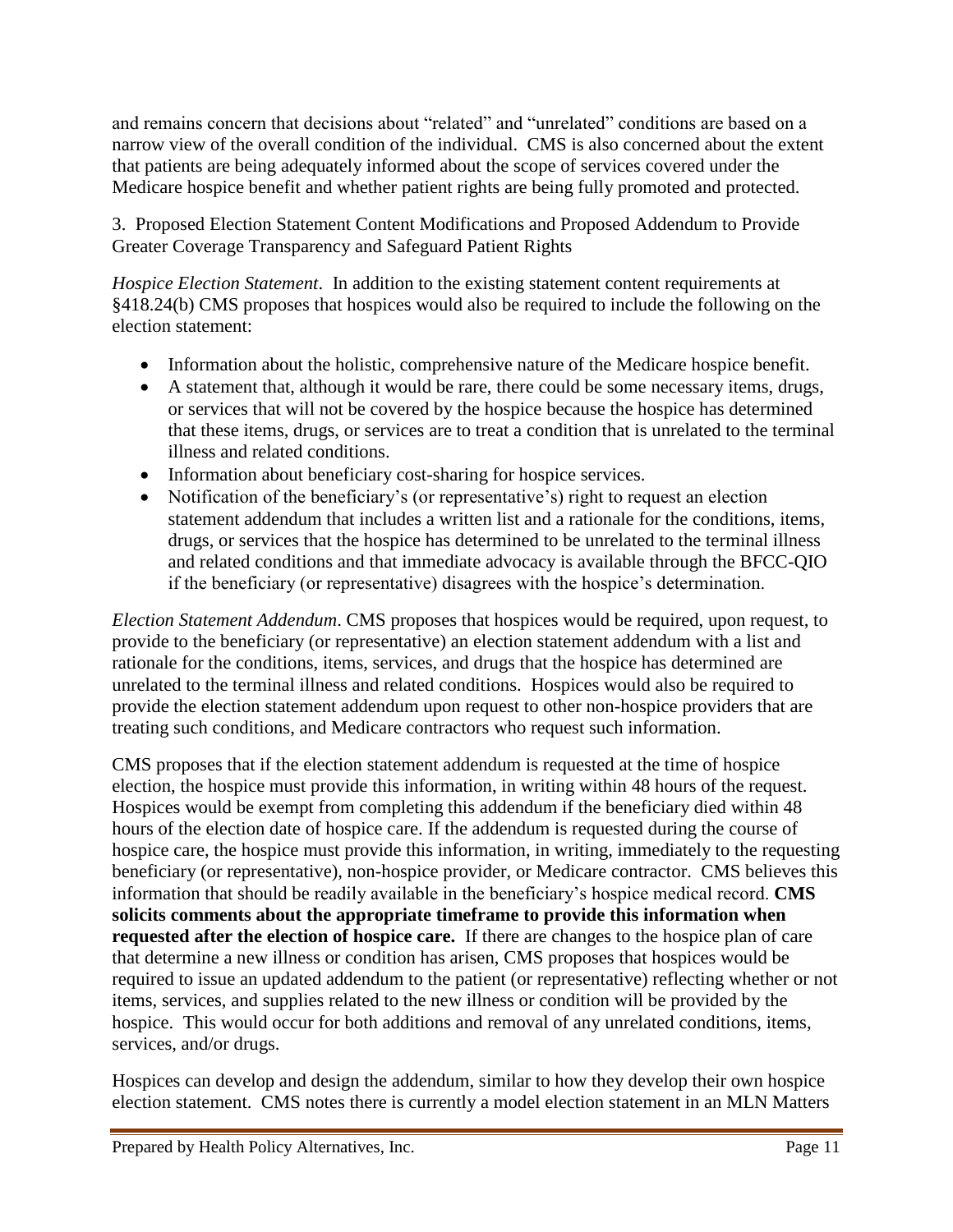article<sup>8</sup> and if this proposal is finalized, it will post a model election statement with the added content requirements, as well as a model addendum on the Hospice Center webpage. CMS also intends to work with hospices and Part D plans to develop a process in which the "Patient Notification of Hospice Non-covered Items, Services and Drugs' could be used at the point -ofservice when hospice beneficiaries are filling drug prescriptions.

CMS proposes the addendum would be titled "Patient Notification of Hospice Non-Covered Items, Services, and Drugs" and would include the following information: at §418.24:

- 1. Name of the hospice;
- 2. Beneficiary's name and hospice medical record identifies;
- 3. Identification of the beneficiary's terminal illness and related conditions;
- 4. A list of the beneficiary's current diagnoses/conditions present on hospice admission (or upon plan of care update, as applicable) and the associated items, services and drugs, not covered by the hospice because the hospice has determined they are unrelated to the terminal illness and related conditions;
- 5. A written clinical explanation, in language the beneficiary and their representation can understand, why the identified conditions, items, services, and drugs are considered unrelated to the terminal illness and related conditions and not needed for pain or symptom management. This information would be accompanied by a general statement that the decision as to whether or not conditions, items, services, and drugs are related is made for each patient and the beneficiary should share this clinical explanation with other health care providers they seek services that are unrelated to their terminal illness and related conditions;
- 6. References to any relevant clinical practice, policy or coverage guidelines;
- 7. Information on the following:
	- *Purpose of Addendum*. (i). The purpose of the addendum is to notify the beneficiary (or representative) of those conditions, items, services, and drugs the hospice will not cover because the hospice has determined they are unrelated to the beneficiary's terminal illness and related conditions. (ii). The addendum is subject to review and shall be updated, as needed, when the plan of care is updated in accordance with §418.56. The hospice will provide these updates in writing to the beneficiary (or representative).
	- *Right to Immediate Advocacy*. The addendum must include language that immediate advocacy is available through the BFCC-QIO if the beneficiary (or representative) disagrees with the hospice's determination. The language must include contact information for the BFCC-QIO and required language that encourages the beneficiary to contact the hospice provider to discuss the information on the form. In addition, required language will provide information about the BFCC-QIO and the ways the BFCC-QIO can assist you.
- 8. Name and signature of Medicare hospice beneficiary (or representative) and date signed, along with a statement that signing this addendum (or updates) is only acknowledgement

 $\overline{\phantom{a}}$ 

<sup>8</sup> [https://www.cms.gov/outreach-and-education/medicare-learning-network](https://www.cms.gov/outreach-and-education/medicare-learning-network-mln/mlnmattersarticles/downloads/se1631.pdf)[mln/mlnmattersarticles/downloads/se1631.pdf](https://www.cms.gov/outreach-and-education/medicare-learning-network-mln/mlnmattersarticles/downloads/se1631.pdf)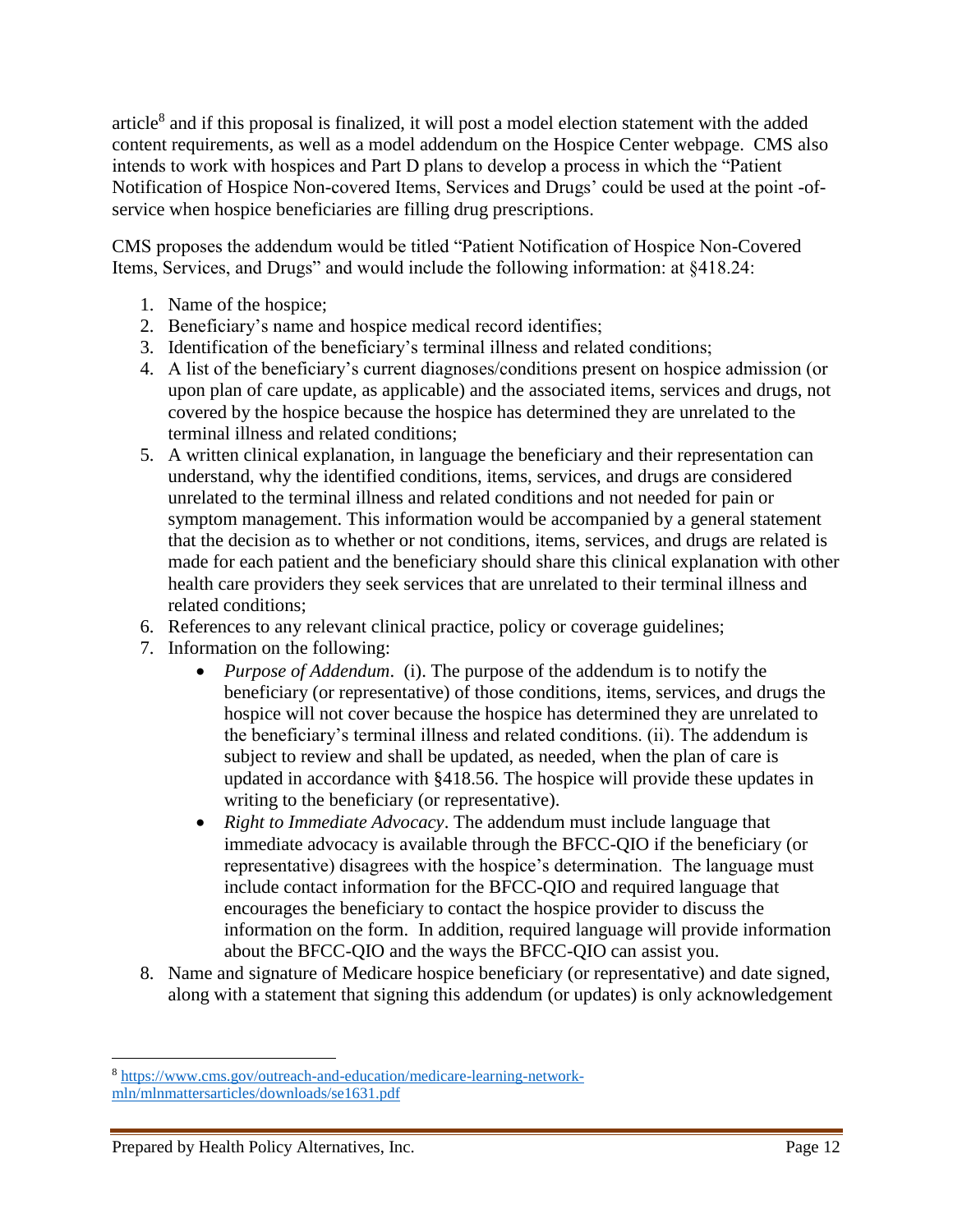of receipt and not necessarily the beneficiary's agreement with the hospice determinations.

CMS proposes the signed addendum and updates would be a new condition for payment. The addendum would not be required to be submitted with any hospice claims. Separate consent would not be needed to release this information to non-hospice providers furnishing services for unrelated condition (45 CFR 164.506). CMS notes that the CoPs already require that this information should be documented and communicated to beneficiaries but that making this a condition for payment will help ensure this information is provided.

The election statement addendum would only be required for beneficiaries who request this information; hospices may choose to provide this information to all patients, regardless of payer source. Hospices can determine which member of the IDG would be responsible for completing the addendum; CMS expects this typically would be the hospice RN responsible for the plan of care.

CMS believes that the election statement addendum will provide greater transparency about coverage under the Medicare hospice benefit, inform the beneficiary about services they might need to obtain outside the hospice benefit, and allow a beneficiary to anticipate potential financial liabilities. CMS notes this addendum is not to be used for hospices to exercise unlimited ability to determine services as unrelated to the terminal illness and related conditions. If this proposal is finalized, CMS will continue to monitor hospice utilization trends, including non-hospice spending, to determine whether any additional changes are needed.

#### Collection of Information Requirements.

Because the hospice regulations and CoPs already require the assessment and documentation of unrelated conditions, CMS believes the collection of information for the election statement and the addendum is already accounted for in the hospice CoP burden estimates in the information collection request that was re-approved in November 2017 (OMB control number:0938-1067). CMS also believes there is no increase in hospice burden from this addendum requirement to communicate with non-hospice providers.

CMS estimates a one-time hospice cost burden to develop the election statement addendum and a small increase in the time spent to complete the addendum. The estimated total per hospice and total annual hospice costs associated with the proposed addendum are shown in Table 21 (reproduced below) The burden estimate assumes that an itemized list would be requested by every beneficiary receiving non-hospice services, or by the non-hospice providers rendering these unrelated services. CMS notes, however, that the actual burden would be less as hospices are already required to be comprehensive in their approach to covered services and some hospices would not have to complete the addendum because they provide all items, services, and drugs.

| Table 21: FY 2020 Estimated Per Hospice and Total Hospice Costs for Election Statement |             |                    |  |  |  |  |
|----------------------------------------------------------------------------------------|-------------|--------------------|--|--|--|--|
| <b>Addendum</b>                                                                        |             |                    |  |  |  |  |
| Average # Of Elections<br>Total # of Hospice Elections                                 |             |                    |  |  |  |  |
|                                                                                        | Per Hospice | (based on FY 2017) |  |  |  |  |
| # of Hospice Elections                                                                 | 239         | 1,065,537          |  |  |  |  |
|                                                                                        |             |                    |  |  |  |  |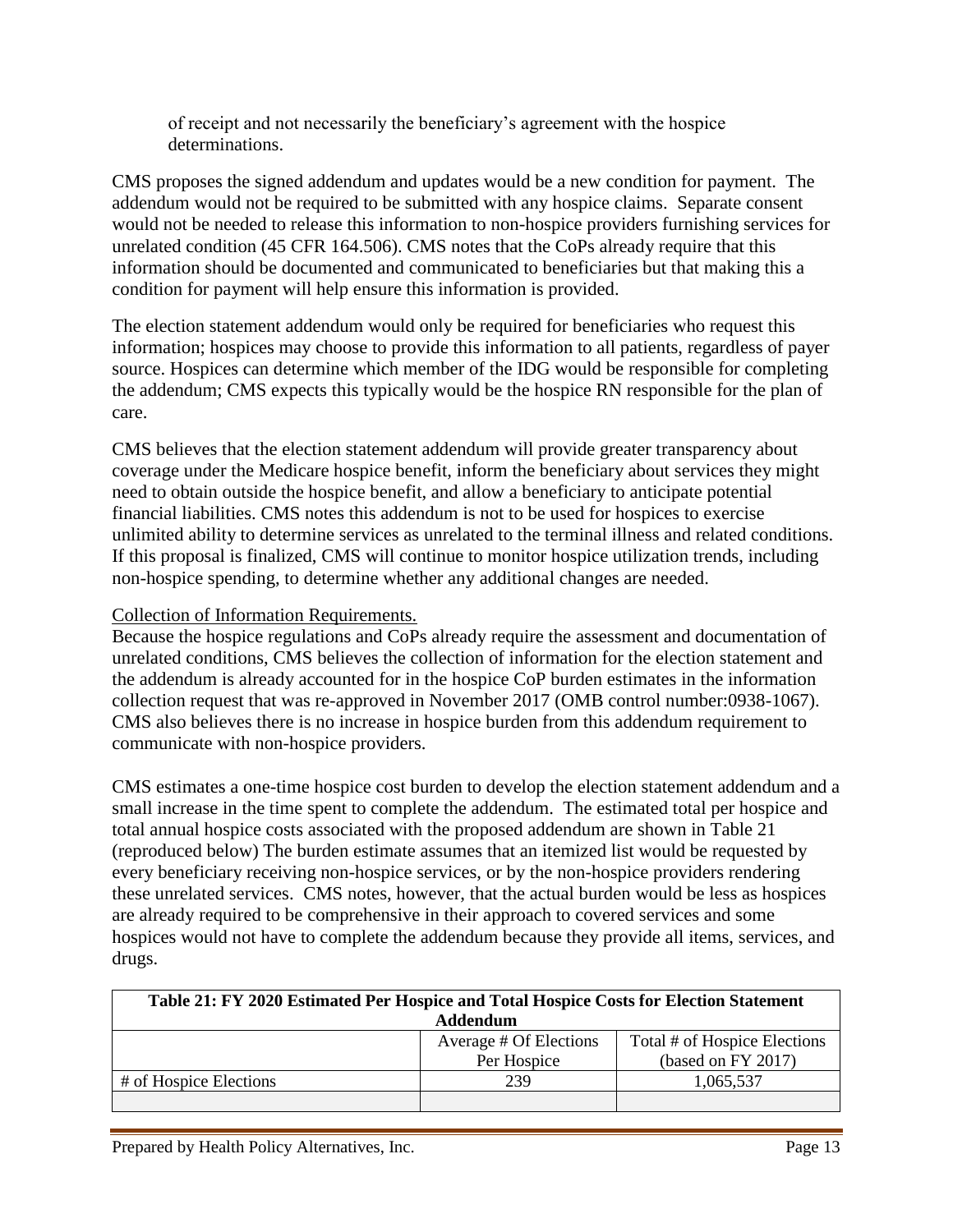| Table 21: FY 2020 Estimated Per Hospice and Total Hospice Costs for Election Statement |              |              |  |  |  |  |
|----------------------------------------------------------------------------------------|--------------|--------------|--|--|--|--|
| <b>Addendum</b>                                                                        |              |              |  |  |  |  |
| <b>Total Annual Costs for All</b><br>Average Cost Per                                  |              |              |  |  |  |  |
|                                                                                        | Hospice      | Hospices     |  |  |  |  |
| Total # of Hospices                                                                    |              | 4,465        |  |  |  |  |
| One-time Form Development                                                              | \$43.96      | \$196,281    |  |  |  |  |
|                                                                                        |              |              |  |  |  |  |
| <b>RN</b> Form Completion                                                              | \$2,818      | \$12,582,370 |  |  |  |  |
| <b>Total Hospice Estimated FY2020 Costs</b>                                            | \$12,778,651 |              |  |  |  |  |

CMS believes the addendum would streamline existing regulatory requirements into a single tool for communication with beneficiary's and non-hospice providers. In addition, CMS discusses numerous other benefits from the addendum including the potential that the addendum may provide the necessary documentation to support the services provided by the non-hospice provider and allow the non-hospice provider to be "without fault' if there is any question regarding an overpayment.

CMS calculated the average number of hospice beneficiaries per non-hospice provider by analyzing all Medicare Parts A and B non-hospice claims for beneficiaries under a hospice election period in FY 2017. CMS also examined the Part D claims for drugs provided to hospice beneficiaries under a hospice election. CMS notes that because it double-counted beneficiaries, it expects that the average to be larger than the ratio of unique beneficiaries to unique nonhospice providers. Based on FY 2017 data, CMS found the average number of hospice beneficiaries per institutional claims submitted with condition code 07 was 11, the average number of hospice beneficiaries per non-institutional lines submitted with the "GW" modifier was 12, and the average number of hospice beneficiaries per Part D claims was 12 (see Table 22 for more details).

To estimate the cost burden reduction, CMS calculated the estimated current burden for communicating and coordinating information regarding unrelated conditions between hospice and non-hospice providers. CMS believes that this estimated burden would be reduced because it will take less time for non-hospice providers to contact and obtain the necessary information. The estimated total overall burden reduction for non-hospice providers using the proposed addendum are shown in Table 23 (reproduced below).

| Table 23: FY 2023 Estimated Total Overall Burden Reduction for Non-Hospice Providers Using<br><b>Election Statement Addendum</b> |                                   |                                       |                                                                |  |  |  |
|----------------------------------------------------------------------------------------------------------------------------------|-----------------------------------|---------------------------------------|----------------------------------------------------------------|--|--|--|
| <b>Non-Hospice Claims</b>                                                                                                        | <b>Burden without</b><br>Addendum | <b>Burden with</b><br><b>Addendum</b> | <b>Estimated Burden Reduction</b><br>for Non-Hospice Providers |  |  |  |
| <b>Institutional Claims</b><br>with Condition Code 07                                                                            | \$3,763,966                       | \$1,253,945                           | \$2,510,021                                                    |  |  |  |
| Non-Institutional<br>Claims with GW<br>Modifier                                                                                  | \$15,950,401                      | \$5,313,793                           | \$10,636,608                                                   |  |  |  |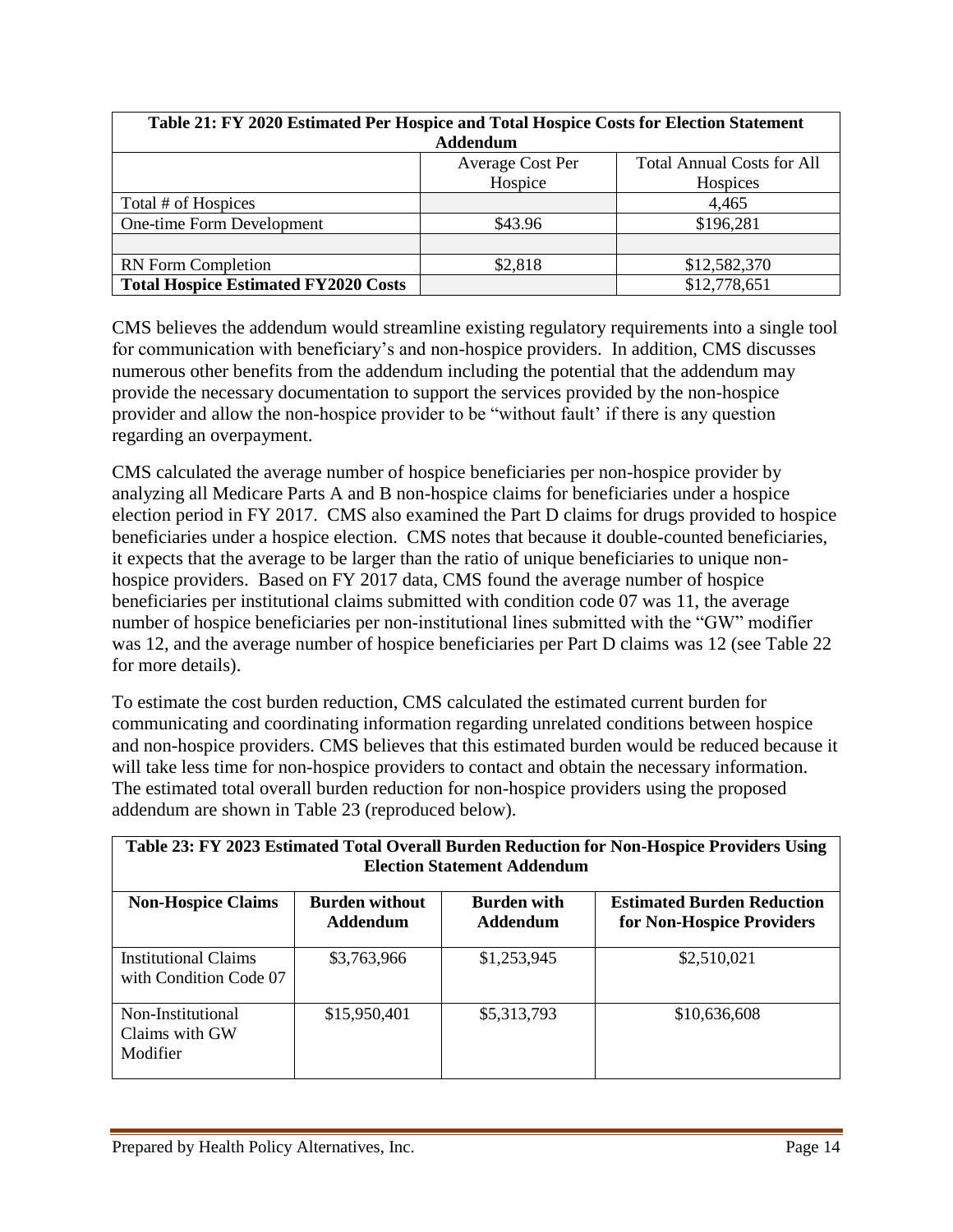| Table 23: FY 2023 Estimated Total Overall Burden Reduction for Non-Hospice Providers Using<br><b>Election Statement Addendum</b> |                                   |                                       |                                                                |  |  |  |
|----------------------------------------------------------------------------------------------------------------------------------|-----------------------------------|---------------------------------------|----------------------------------------------------------------|--|--|--|
| <b>Non-Hospice Claims</b>                                                                                                        | <b>Burden without</b><br>Addendum | <b>Burden with</b><br><b>Addendum</b> | <b>Estimated Burden Reduction</b><br>for Non-Hospice Providers |  |  |  |
| Part D Maintenance<br>Drugs                                                                                                      | \$5,784,293                       | \$1,928,098                           | \$3,856,195                                                    |  |  |  |
| <b>Total Burden</b><br><b>Reduction for Non-</b><br><b>Hospice Providers</b>                                                     | \$25,498,660                      | \$8,485,836                           | \$17,002,824                                                   |  |  |  |

For FY 2020, CMS estimates the use of the "Patient Notification of Hospice Non-Covered Items, Services, and Drugs' election statement addendum would result in a total overall burden reduction of -\$4,224,173 (estimated costs for the election statement addendum (+\$12,778,651) estimated burden reduction for non-hospice provider using the election statement addendum -\$17,002,824)).

## **D. Request for Information Regarding the Role of Hospice and Coordination of Care at End-of-Life**

The Medicare hospice benefit is only available as part of fee-for-service (FFS) Medicare and is excluded from the scope of what Medicare Advantage (MA) plans must offer (section  $1852(a)(1)(B)(i)$  of the Act. MA enrollees that elect the hospice benefit remain in their MA plan but receive hospice care through FFS Medicare. CMS pays hospice's directly for these services and pays the MA plan the rebate amount, but not the risk-adjusted capitated amount for Part A and Part B services, The MA plan remains responsible for the provision of supplemental benefits and a MA-PD is responsible for Part D drugs that the hospice has determined are unrelated to the enrollee's terminal illness and related conditions. The costs for any items, services, or non-Part D drugs that the hospice has determined to be unrelated to the beneficiary's terminal illness and related conditions are Medicare FFS costs and not MA plan costs (§§422.320(c)(3) and 417.585. Beginning in 2021, under the CMS Innovation Center's authority (section 1115A of the Act), a voluntary model will allow MA enrollees in participating plans to have hospice care provided through their MA plan.

CMS believes that incorporating hospice into other kinds of care delivery models may be another way to alleviate payment fragmentation. CMS seeks information about the following:

- The interaction of the hospice benefit and various alternative care delivery models (including MA and Accountable Care Organizations (ACOs)), and other future models designed to change the incentives in providing care under traditional FFS Medicare.
- Information on the impact of alternative delivery and payment models implemented outside of the Medicare program on the provision of hospice care and any lessons learned that should be considered for the future design of the hospice benefit.
- Operational considerations that would need to be addressed to incorporate the hospice benefit into MA, ACOs or other models. For example, for MA, unless an alternative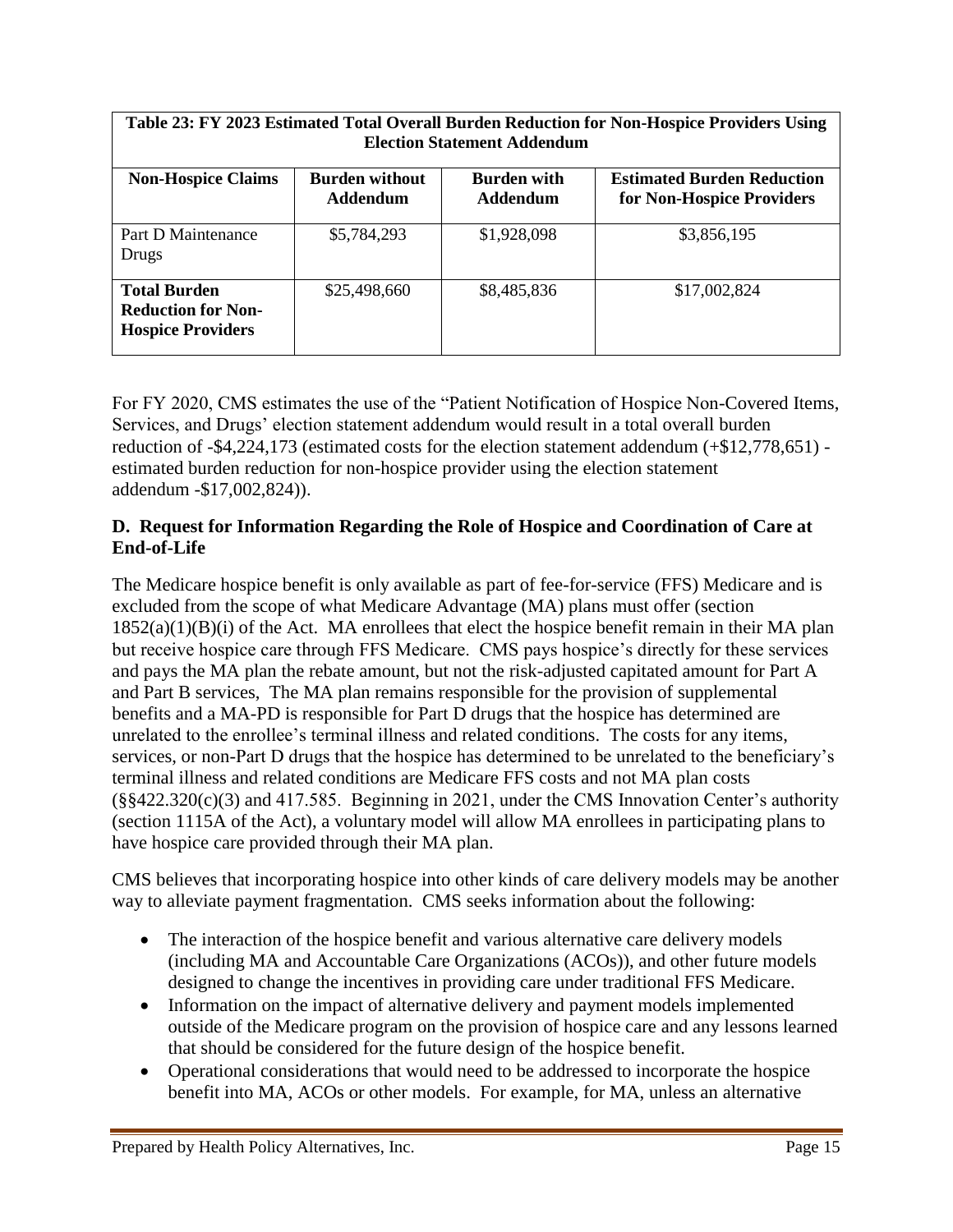approach to building hospice into the current bid for Part A and B services were followed, county benchmarks and the risk adjustment model would need to be revised to incorporate the costs of these beneficiaries.

- How hospice care is related to other treatment options, including how it impacts the provision of a spectrum of care for those that need supportive and palliative care both before becoming hospice eligible and after hospice care.
- Any care coordination differences for hospice patients that prior to hospice election received care through FFS, were enrolled in an MA plan, or received care from providers participating in an ACO.
- The pros and cons of including hospice services as part of the benefits provided in valuebased or capitated payment arrangements.

## **E. Updates to the Hospice Quality Reporting Program (HQRP)**

The Hospice Quality Reporting Program (HQRP) includes the Hospice Item Set (HIS) and the Consumer Assessment of Healthcare Providers and System (CAHPS). Section 1814(i)(5)(A)(i) of the Act requires that beginning in FY 2014, hospices that fail to meet quality data submission requirements will receive a two percentage point reduction to the market basket update. Any measure selected by the Secretary must have been endorsed by the consensus-based entity holding a contract for performance measures (currently held by the National Quality Forum (NQF)). However, the Secretary may specify measures that are not so endorsed as long as a feasible and practical measure has not yet been endorsed by the consensus-based entity and consideration is given to measures that have been endorsed by the consensus-based organization.

1. Update to Quality Measure Development for Future Years

In the FY 2014 Hospice final rule (78 FR 48256), CMS finalized the HIS as the data collection mechanism for reporting HQRP measures. CMS also finalized that hospice providers are required to provide regular and ongoing electronic submission of the HIS data for each patient admission to hospice on or after July 1, 2014, regardless of payer or patient age.

The table below provides a summary of measures previously finalized for the FY 2019 and subsequent years annual payment update (APU).

| Finalized Quality Measures Affecting the FY 2019 Payment Determination and Subsequent |                                         |                                         |  |  |
|---------------------------------------------------------------------------------------|-----------------------------------------|-----------------------------------------|--|--|
| <b>Years</b>                                                                          |                                         |                                         |  |  |
| <b>NQF</b>                                                                            | <b>Measure Name</b>                     | Year the Measure was Adopted for Use in |  |  |
| <b>Number</b>                                                                         |                                         | the Annual Payment Determination (APU)  |  |  |
| 1617                                                                                  | Patients Treated with an Opioid Who     | FY 2016                                 |  |  |
|                                                                                       | Are Given a Bowel Regimen               |                                         |  |  |
| 1634                                                                                  | Pain Screening                          | FY 2016                                 |  |  |
| 1637                                                                                  | Pain Assessment                         | FY 2016                                 |  |  |
| 1639                                                                                  | <b>Dyspnea Screening</b>                | FY 2016                                 |  |  |
| 1638                                                                                  | <b>Dyspnea Treatment</b>                | FY 2016                                 |  |  |
| 1641                                                                                  | <b>Treatment Preferences</b>            | FY 2016                                 |  |  |
| 1647                                                                                  | Beliefs/Values Addressed (if desired by | FY 2016                                 |  |  |
|                                                                                       | the patient)                            |                                         |  |  |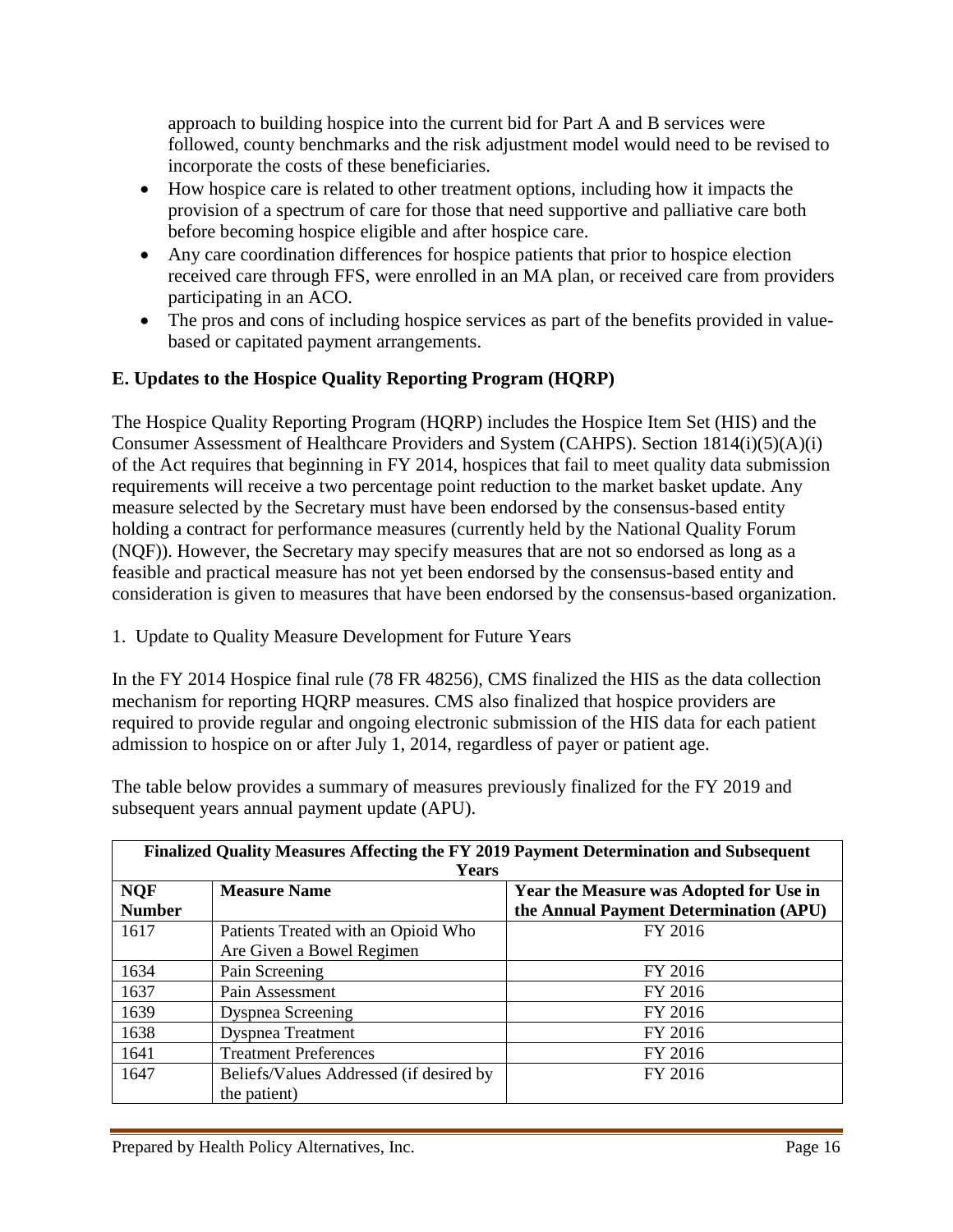| Finalized Quality Measures Affecting the FY 2019 Payment Determination and Subsequent |                                       |                                        |  |  |
|---------------------------------------------------------------------------------------|---------------------------------------|----------------------------------------|--|--|
| <b>Years</b>                                                                          |                                       |                                        |  |  |
| <b>NQF</b><br><b>Measure Name</b><br>Year the Measure was Adopted for Use in          |                                       |                                        |  |  |
| <b>Number</b>                                                                         |                                       | the Annual Payment Determination (APU) |  |  |
| 3225                                                                                  | Hospice and Palliative Care Composite | FY 2019                                |  |  |
|                                                                                       | Measure – Comprehensive Assessment    |                                        |  |  |
|                                                                                       | at Admission                          |                                        |  |  |
| To Be                                                                                 | Hospice Visits When Death is Imminent | FY 2019                                |  |  |
| Determined                                                                            |                                       |                                        |  |  |

*Claims-Based and Outcome Quality Measure Development.* CMS is not proposing any claimbased or outcome measures. CMS is soliciting comments and suggestions related to ideas for future-claims based and outcome measure concepts and quality measures.

*Update on Claims-Based Measure Developmen*t. In the FY 2018 Hospice final rule (82 FR 36638), CMS identified two high-priority areas for claims-based measure development: potentially avoidable hospice care transitions and access to levels of hospice care.

The potentially avoidable hospice care transition concept was developed into the "Transitions from Hospice Care, Followed by Death or Acute Care" measure. The goal of this measure is to identify hospices that have notably higher rates of live discharges followed shortly by death or acute care utilization, when compared to their peers. The measure was reviewed by the Measure Applications Partnership (MAP) in December 2018.<sup>9</sup> The MAP did not support the measure as specified and made several recommendations including reconsidering the exclusion criteria for the measure and shortening the measure timeframe.<sup>10</sup>

CMS has determined that the access to levels of hospice care measure concept could result in hospices providing higher levels of care when it is not required by the plan of care or expected by CMS.

## **CMS seeks comment on ways to further develop these two measure concepts and different measure concepts that are considered high priority areas.**

*Update on the Hospice Assessment Tool*. In the FY 2018 Hospice final rule (82 FR 36638), CMS also discussed plans to develop a hospice assessment tool. CMS would like to replace HIS and capture data with a hospice assessment instrument. A technical expert panel was held in October 2017 and a pilot study with 9 hospice sites began in December 2017. The pilot findings, lessons learned, and goals of a hospice assessment tool were discussed at a September 2018 special open door forum  $(SODF)$ .<sup>11</sup> At the SODF, a request was made to change the name of the hospice assessment tool from Hospice Evaluation Assessment Reporting Tool (HEART) to a name not confused with other HQRP related tools such as the Hospice Abstraction Reporting Tool (HART). **CMS agrees and seeks comment on the name for the hospice assessment tool.**

l

<sup>9</sup> Details about the measure can be found on the NQF website, [http://www.quality.forum.org/map.](http://www.quality.forum.org/map)  $10$  The MAP recommendations are discussed in the February 15, 2019 final report,

[https://www.quality.forum.org/WorkArea/linkit.aspx?LinkIdentifier=id&ItemID=89400.](https://www.quality.forum.org/WorkArea/linkit.aspx?LinkIdentifier=id&ItemID=89400)

<sup>&</sup>lt;sup>11</sup> The transcript for the SODF can be found at [https://www.cms.gov/Outreach-and-](https://www.cms.gov/Outreach-and-Education/Outreach/OpenDoorForums/PodcastAndTranscripts.html)[Education/Outreach/OpenDoorForums/PodcastAndTranscripts.html.](https://www.cms.gov/Outreach-and-Education/Outreach/OpenDoorForums/PodcastAndTranscripts.html)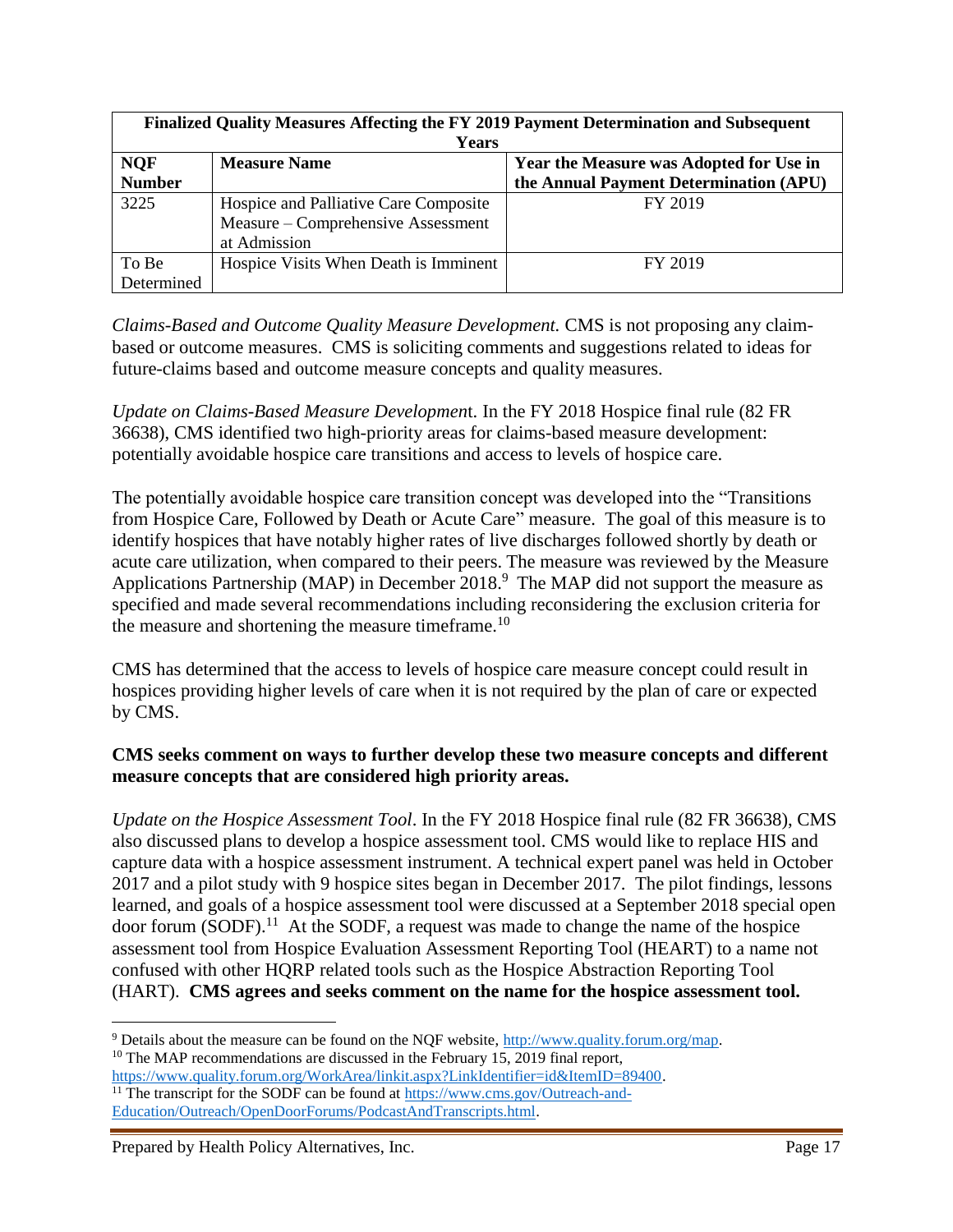CMS will keep providers informed about future measure and assessment tool development effects and will solicit stakeholder input through regular sub-regulatory channels. Future rulemaking will be used for communicating measure concepts under development and timelines for implementation.

2. Form, Manner, and Timing of Quality Data Submission

Hospices are currently required to submit HIS data to CMS using the Quality Improvement and Evaluation System (QIES) Assessment and the Submission Processing (ASAP) system. In FY 2020, CMS plans to migrate to a new internet Quality Improvement and Evaluation System (iQIES) and designated that system as the data submission system for the Hospice QRP. CMS proposes that effective October 1, 2019, it will notify the public of any changes to the CMSdesignated system in the future using sub-regulatory mechanisms.

3. CAHPS® Hospice Survey Participation Requirements for the FY 2023 APU and Subsequent Years*.*

The CAHPS<sup>®</sup> Hospice Survey collects data on the experiences of hospice patients and the primary caregivers listed in the hospice record. The survey is administered after the patient is deceased and queries the decedent's primary, informal caregiver about the patient and family experience of care. The CAHPS® Hospice Survey measures received NQF endorsement in 2016 (NQF #2651). Measures include 6 composite measures and 2 global rating measures. These 8 measures are reported on Hospice Compare. Questions about the CAHPS® Hospice Survey should be sent to the CAHPS<sup>®</sup> Hospice Survey Team at [hospiceCAHPSurvey@HCQIS.org](mailto:hospiceCAHPSurvey@HCQIS.org) or telephone 1-844-472-4621.

*Data Sources*. CMS previously finalized that to meet the HQRP requirements for FYs 2020 through 2022 APU determinations, hospices would contract with a CMS-approved vendor to collect survey data for eligible patients on a monthly basis and report that data to CMS on the hospice's behalf by the quarterly deadlines established for each data collection period. The list of approved vendors is available at [http://www.hospiceCAHPSsurvey.org.en.approved-vendor](http://www.hospicecahpssurvey.org.en.approved-vendor-list/)[list.](http://www.hospicecahpssurvey.org.en.approved-vendor-list/) Hospices are responsible for making sure their survey vendors meet all the data submission deadlines.

CMS proposes to extend the same participation requirements for FY 2023 and all future years.

*Public Reporting*. CMS has reported the results of the CAHPS<sup>®</sup> Hospice Survey on Hospice Compare since February 2018. CMS reports the most recent 8 quarters of data on the basis of a rolling average. The data is refreshed 4 times a year in February, May, August, and November.

*Volume-based Exemption for CAHPS® Hospice Survey Data Collection and Reporting Requirements*. In the FY 2017 final rule (82 FR 36671), CMS finalized that hospices with fewer than 50 survey-eligible decedents/caregivers in the specified reporting period are exempted from the CAHPS® Hospice Survey data collection and reporting requirements for the corresponding payment determination (corresponds to the CY data collection period). To qualify for this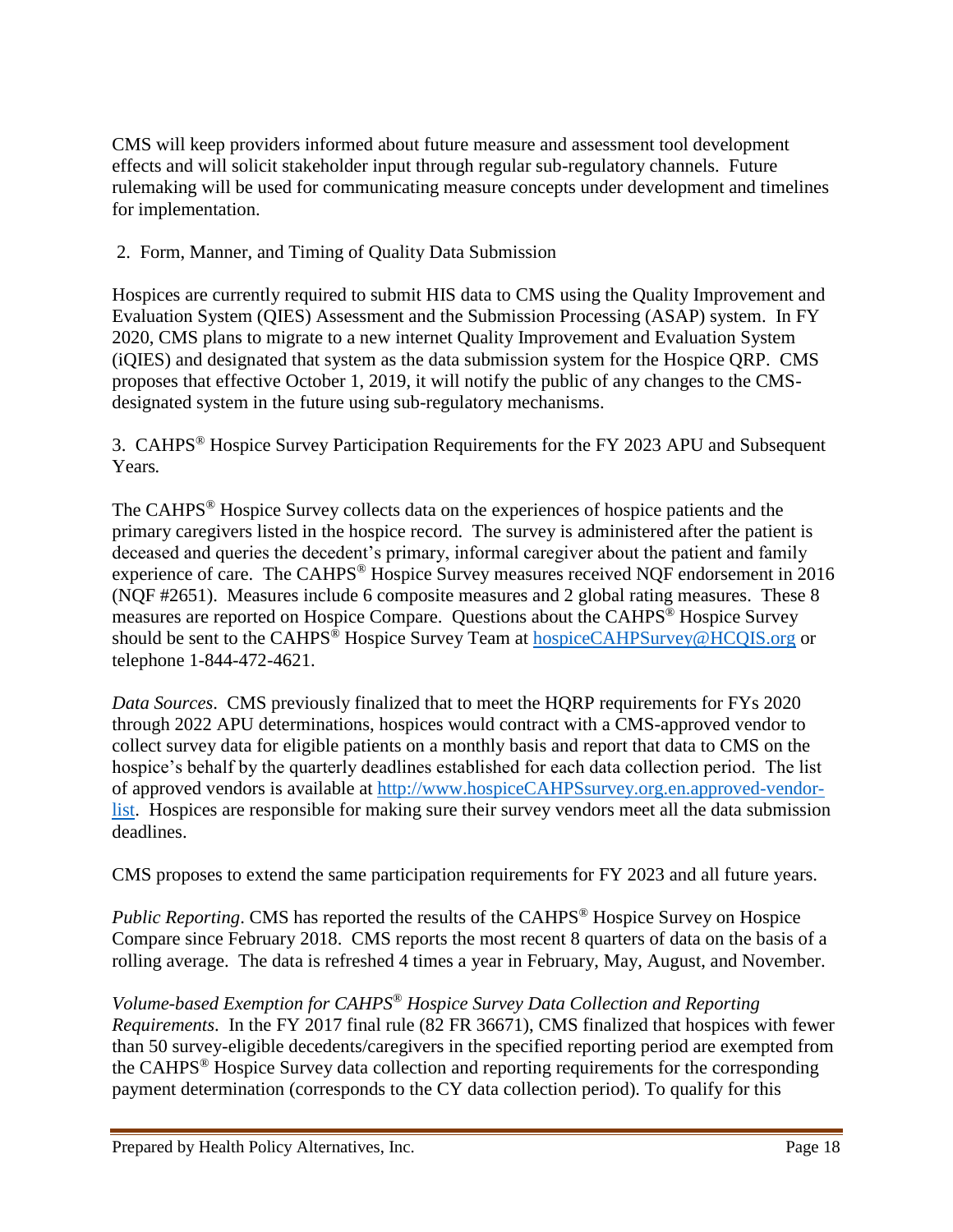exemption, hospices have to submit an annual exemption request form. The exception request form is available on the CAHPS® Hospice Survey web site at [htpp://www.hospiceCAHPSurvey.org.](file://///Users/Marjorie/Documents/Medicare%20Hospice/FY%202019/FY%202019%20PR/CAHPS%2525C2%2525AE%20Hospice%20Survey)

For FY 2022, CMS proposes to provide an automatic exemption to any hospice that is an active agency and according to CMS data sources has served less than a total of 50 unique decedents/caregivers in the reference year. The automatic exemption would be good for 1 year and reassessed annually.

Hospices that have a total count of more than 50 unique decedents/caregivers in the reference year, but have a total of fewer than 50 survey-eligible decedents/caregivers will not be granted an automatic exemption. These hospices may quality for a size exemption but would need to apply for an exemption by submitting the size exemption form. Any exemption granted would be valid for only one year and an exemption request would need to be submitted annually.

The key dates for the volume-based exception for the CAHPS® Hospice Survey are summarized in Table 16 in the proposed rule (reproduced below).

| Table 16: Size Exemption Key Dates for FY 2021 through 2025 |                        |                                                                          |                            |  |  |  |
|-------------------------------------------------------------|------------------------|--------------------------------------------------------------------------|----------------------------|--|--|--|
| <b>Fiscal</b>                                               | <b>Data Collection</b> | <b>Reference Year (Count total number)</b><br><b>Size Exemption Form</b> |                            |  |  |  |
| Year                                                        | Year                   | of unique patients in this year)                                         | <b>Submission Deadline</b> |  |  |  |
| 2021                                                        | 2019                   | 2018                                                                     | December 31, 2019          |  |  |  |
| 2022                                                        | 2020                   | 2019                                                                     | December 31, 2020          |  |  |  |
| 2023                                                        | 2021                   | 2020                                                                     | December 31, 2021          |  |  |  |
| 2024                                                        | 2022                   | 2021                                                                     | December 31, 2022          |  |  |  |
| 2025                                                        | 2023                   | 2022                                                                     | December 31, 2023          |  |  |  |

*Newness Exemption for CAHPS® Hospice Survey Data Collection and Reporting Requirements*. CMS previously finalized a one-time newness exemption for hospices that meet the criteria (81 FR 52181). Specifically, hospices that are notified about their Medicare CCN after January 1, 2021 are exempted from the FY 2023 APU CAHPS® Hospice Survey requirement due to newness. CMS notes no action is required by the hospice to receive this exemption. The newness exemption is a one-time exemption from the survey. CMS encourages hospices to keep the letter providing them with their CCN.

*Survey Participation Requirements*. To meet participation requirements for a given year APU, Medicare certified hospices must collect CAHPS<sup>®</sup> Hospice Survey data on an ongoing monthly basis from the corresponding FY reporting period. The table below, reprinted from the FY 2019 Hospice final rule (83 FR 38643) provides the deadlines for data submission for FYs 2023 through 2025. CMS notes there are no late submissions after the deadline, except for extraordinary circumstances beyond the control of the provider.

| CAHPS® Hospice Survey Data Submission Dates for the APUs in FYs FY 2023-2025 |                                                        |  |  |  |
|------------------------------------------------------------------------------|--------------------------------------------------------|--|--|--|
| Sample Month <sup>1</sup>                                                    | <b>Quarterly Data Submission Deadlines<sup>2</sup></b> |  |  |  |
| <b>FY 2023 APU</b>                                                           |                                                        |  |  |  |
| January-March 2021 (Q1)                                                      | August 11, 2021                                        |  |  |  |
| Monthly data collection April-June 2021 (Q2)                                 | November 10, 2021                                      |  |  |  |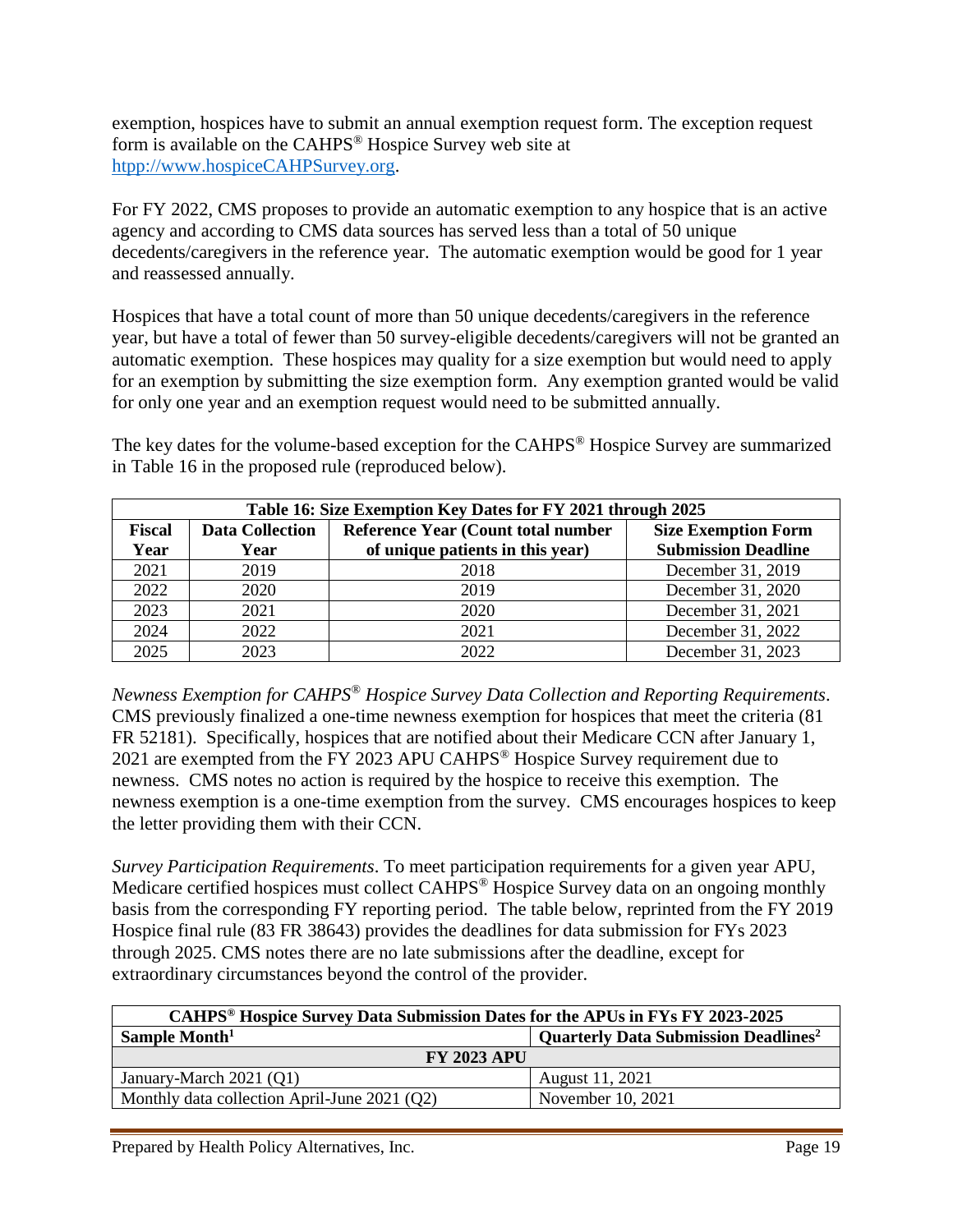| CAHPS <sup>®</sup> Hospice Survey Data Submission Dates for the APUs in FYs FY 2023-2025 |                                                        |  |  |  |
|------------------------------------------------------------------------------------------|--------------------------------------------------------|--|--|--|
| Sample Month <sup>1</sup>                                                                | <b>Quarterly Data Submission Deadlines<sup>2</sup></b> |  |  |  |
| Monthly data collection July-September 2021 (Q3)                                         | February 9, 2022                                       |  |  |  |
| Monthly data collection October-December 2021(Q4)                                        | May 11, 2022                                           |  |  |  |
| <b>FY 2024 APU</b>                                                                       |                                                        |  |  |  |
| January-March 2022(Q1)                                                                   | August 10, 2022                                        |  |  |  |
| Monthly data collection April-June 2022 (Q2)                                             | November 9 2022                                        |  |  |  |
| Monthly data collection July-September 2022 (Q3)                                         | February 8, 2023                                       |  |  |  |
| Monthly data collection October-December 2022 (Q4)                                       | May 130 2023                                           |  |  |  |
| <b>FY 2025 APU</b>                                                                       |                                                        |  |  |  |
| January-March 2023 (Q1)                                                                  | August 9, 2023                                         |  |  |  |
| Monthly data collection April-June 2023 (Q2)                                             | November 8, 2023                                       |  |  |  |
| Monthly data collection July-September 2023 (Q3)                                         | February 14, 2024                                      |  |  |  |
| Monthly data collection October-December 2023(Q4)                                        | May 8, 2024                                            |  |  |  |

<sup>1</sup>Data collection for each sample month initiates two months following the month of patient death (for example, in April for deaths occurring in January).

<sup>2</sup>Data submission deadlines are the second Wednesday of the submission month, which are August, November, February, and May.

#### 4. Public Display of Quality Measures and Other Hospice Data for the HQRP

The Hospice Compare Website allows consumers, providers, and other stakeholders to search for all Medicare-certified hospices and view their information and quality measures. The website reports the 7 HIS measures, the CAHPS® Hospice Survey, and the Hospice and Palliative Care Composite Process Measure-Comprehensive Assessment at Admission.

*Update to Quality Measures to be Displayed on Hospice Compare in FY 2019*. In the FY 2017 Hospice Final Rule (81 FR 52163 to 52169), CMS finalized the "Hospice Visits when Death is Imminent" measure pair for implementation April 1, 2017. This measure assesses whether the needs of hospice patients and their caregivers were addressed by the hospice staff during the last days of life. Measure 1 assesses the percentage of patients receiving at least 1 visit from a RN, physician, nurse practitioner or physician assistant in the last 3 days of life. Measure 2 assesses the percentage of patients receiving at least 2 visits from social workers, chaplains or spiritual counselors, licensed practical nurses or aides in the last 7 days of life.

Prior to adding a quality measure to Hospice Compare, CMS determines the reliability and validity of each quality measure to determine the scientific acceptability of each measure. CMS evaluates the quality measures using the NQF Measure Evaluation Criteria.<sup>12</sup> CMS also examines the distribution of the hospice-level denominator size for each quality measure to assess whether the denominator is large enough to generate statistically reliable scores necessary for public reporting. CMS evaluated the "Hospice Visits when Death is Imminent" measure pair and determined that Measure 1 meets established standards for reliability, validity, and reportability and will be publicly reported in FY 2019. Measure 2 does not meet the readiness standards for public reporting and will not be publicly reported in FY 2019. CMS believes

 $\overline{\phantom{a}}$ <sup>12</sup> The NQF Measure Evaluation Criteria are on the NQF web site at

[http://www.quality.forum.org/Measuring\\_Performance/Sybmitting\\_Standards/Measure\\_Evaluation\\_Criteria.aspx#sc](http://www.quality.forum.org/Measuring_Performance/Sybmitting_Standards/Measure_Evaluation_Criteria.aspx#scientif) [ientif.](http://www.quality.forum.org/Measuring_Performance/Sybmitting_Standards/Measure_Evaluation_Criteria.aspx#scientif)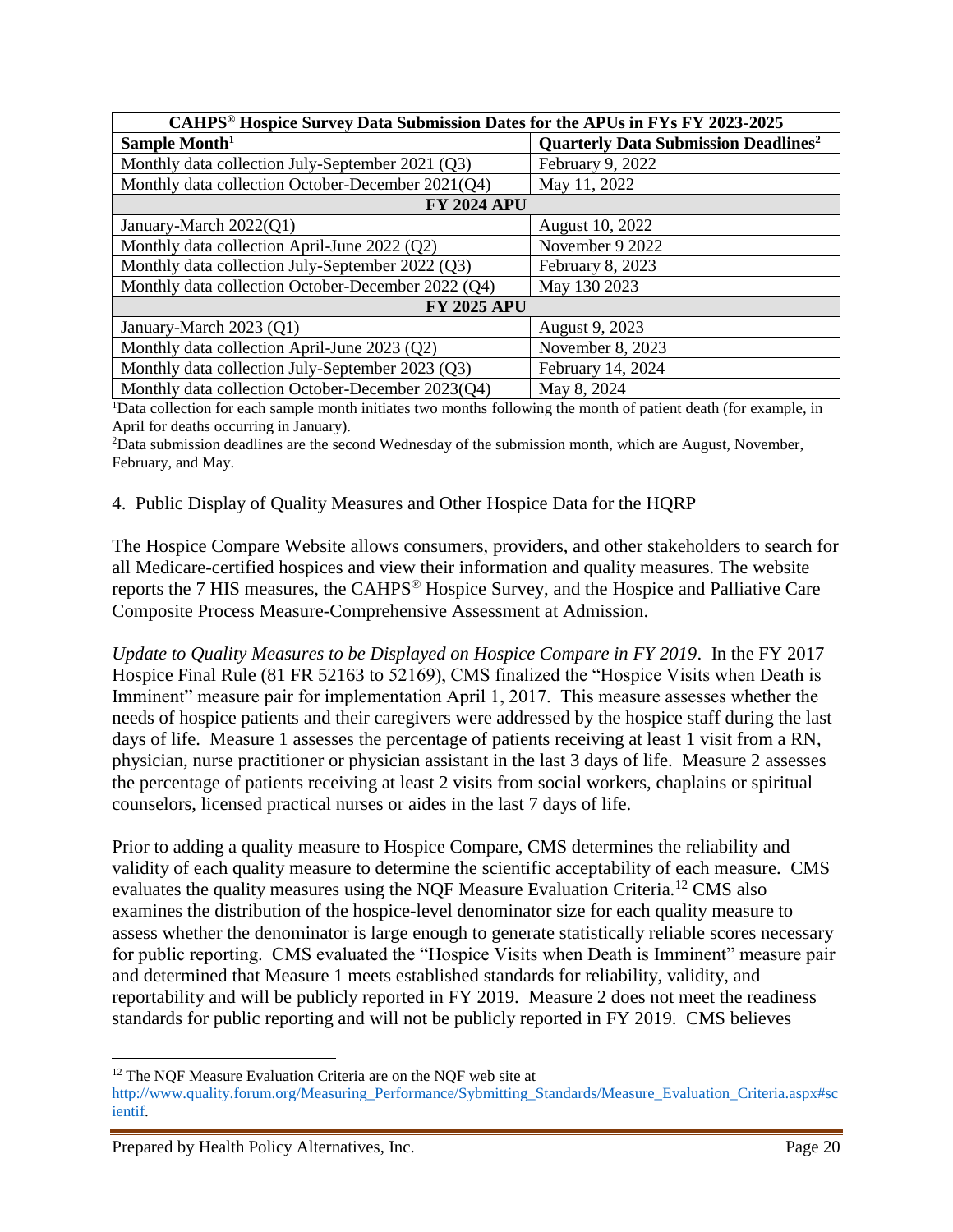Measure 2 provides important information and will be included in each hospice's confidential Quality Measure Report available on the Certification and Survey Provider Enhanced Reporting (CASPER) system. CMS intends to conduct additional testing on Measure 2 to determine if and how the measure specifications may be modified or re-specified.

CMS notes that the data collection requirements for the measure pair will not change and the measure is not being removed from the HQRP. CMS proposes continued collection of the data for both Measure 1 and Measure 2 to allow addition testing and to make a determination about the public reporting of Measure 2 by the end of FY 2020.

*Display of Publicly Available Government Data on the Hospice Compare Website.* In the FY 2019 Hospice Final Rule (83 FR 38649), CMS finalized plans to publicly post information from the Medicare Provider Utilization and Payment Data: Physician and Other Supplier Public Use File (PUF) and other publicly available CMS data to the Hospice Compare website.

CMS plans to post this PUF data under a new "General information" section of Hospice Compare in the summer of 2019. CMS will also include clear text explaining the purpose and use of this information and suggest consumers discuss this information with their healthcare provider. Three mock-up tables are included in the proposed rule: Table 17 (Level of Care Provided Information), Table 18 (Primary Diagnosis Information), and Table 19 (Location of Care Information).

*Proposal to Post Information from Government Data Sources to the Hospice Compare Website*. As soon as FY 2020, CMS proposes to post information from other publicly available data, such as information from the Census Bureau, CDC and NIH, to the Hospice Compare website. This information may augment the General Information section. CMS notes that this data is not quality measures but presents supplementary information that will help consumers make an informed decision. CMS will engage with stakeholders via sub-regulatory processes to ensure that consumers understand the information.

# **III. Regulatory Impact Analysis**

CMS states that the overall impact of this proposed rule is an estimated net increase in Federal Medicare payments to hospices of \$540 million or 2.7 percent, for FY 2020. This aggegate increase is simply a result of the hospice payment update percentage of 2.7 percent, but results vary by facility type and area of country. Variation among facilities and region is a result of two factors: (1) proposed rebased payments rates of CHC, IRC, and GIP (and the decreased RHC rate used to achieve budget neutrality), and (2) the FY 2020 wage index without the 1-year lag. Both of these payment revisions are implemented in a budget-neutral manner.

Table 25 in the proposed rule (recreated below) shows the combined effects of all the proposals and the variation by facility type and area of country. In brief, proprietary (for-profit) hospices (62 percent of all hospices) are expected to have an increase in hospice payments of 1.8 percent compared with payment increases of 4.2 percent, and 2.4 percent for non-profit and government hospices, respectively. The proposed rebasing of CHC, IRC, and GIP largely accounted for the smaller increase in hospice payments within the for-profit hospice category. The projected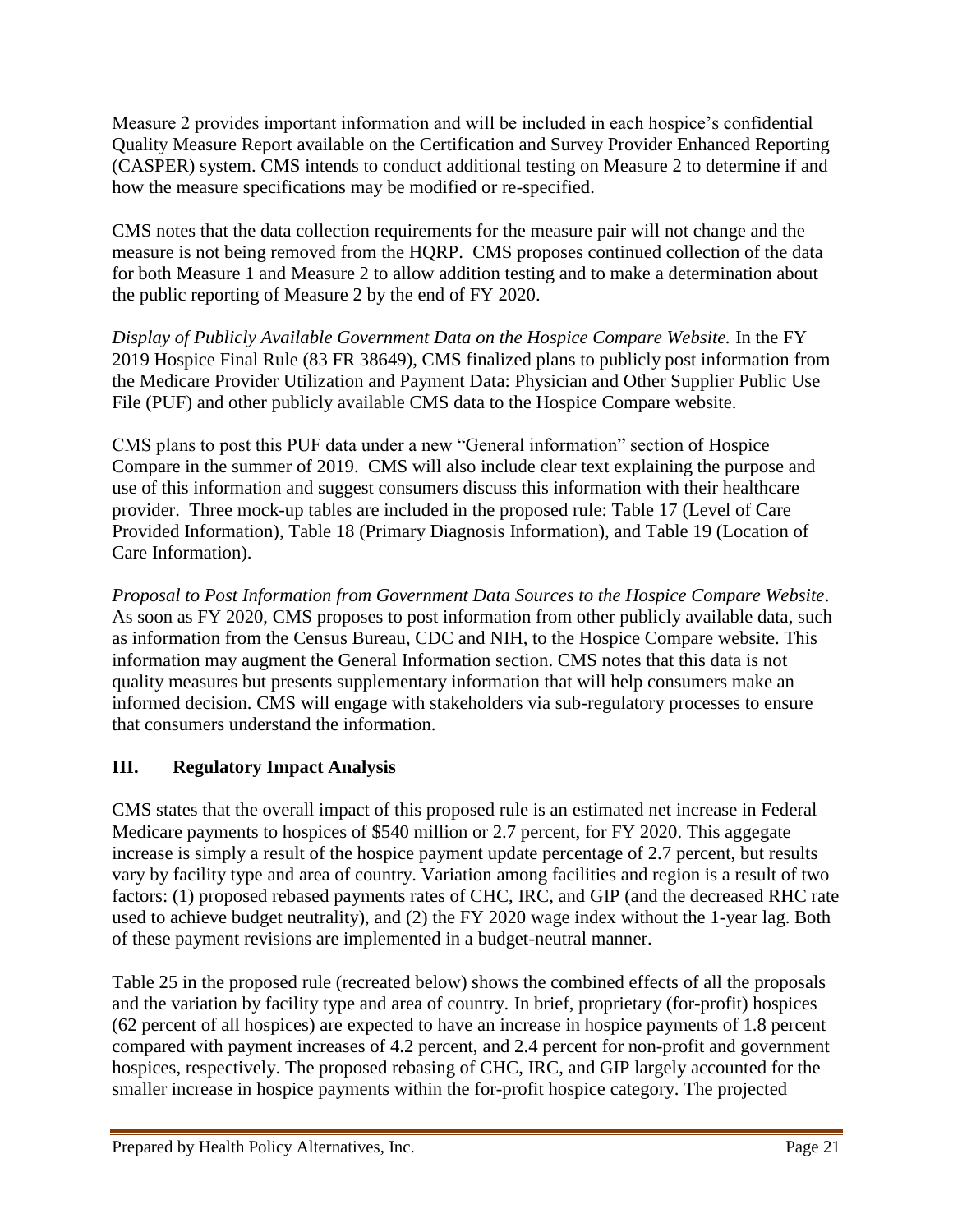overall impact on hospices also varies among regions of country – a direct result of the variation in the annual update to the wage index as well as the proposed rebasing of CHC, IRC and GIP. Hospices providing services in the South Atlantic, Middle Atlantic and East North Central regions would experience the largest estimated increases in payments of 4.7 percent and 2.8 percent, respectively. In contrast, hospices serving patients in the Pacific and outlying regions would experience, on average, the lower estimated increase of 1.0 and -0.3 percent, respectively in FY 2020 payments.

| Table 25: Projected Impact to Hospices for FY 2020 |                 |                                                                         |                                                                                     |                                                                                               |                                                         |
|----------------------------------------------------|-----------------|-------------------------------------------------------------------------|-------------------------------------------------------------------------------------|-----------------------------------------------------------------------------------------------|---------------------------------------------------------|
|                                                    | <b>Hospices</b> | <b>Proposed</b><br><b>Rebasing</b><br>of CHC,<br>IRC, and<br><b>GIP</b> | <b>FY 2020</b><br><b>Update</b><br><b>Wage Data</b><br>Without<br>the 1 Year<br>Lag | <b>Proposed</b><br><b>FY 2020</b><br>Hospice<br><b>Payment</b><br><b>Update</b><br>Percentage | <b>Estimate</b><br>of Total<br>Impact<br>for FY<br>2020 |
| All Hospices                                       | 4,569           | 0.0%                                                                    | 0.0%                                                                                | 2.7%                                                                                          | 2.7%                                                    |
| <b>Hospice Type and Control</b>                    |                 |                                                                         |                                                                                     |                                                                                               |                                                         |
| Freestanding/Non-Profit                            | 601             | 1.4%                                                                    | 0.1%                                                                                | 2.7%                                                                                          | 4.2%                                                    |
| Freestanding/For-Profit                            | 2,819           | $-0.8%$                                                                 | $-0.1%$                                                                             | 2.7%                                                                                          | 1.8%                                                    |
| Freestanding/Government                            | 39              | 0.0%                                                                    | $-0.3%$                                                                             | 2.7%                                                                                          | 2.4%                                                    |
| Freestanding/Other                                 | 322             | 0.2%                                                                    | 0.1%                                                                                | 2.7%                                                                                          | 3.0%                                                    |
| Provider/HHA-Based/Non-Profit                      | 396             | 0.7%                                                                    | 0.0%                                                                                | 2.7%                                                                                          | 3.4%                                                    |
| Provider/HHA-Based/For-Profit                      | 194             | $-1.3%$                                                                 | 0.0%                                                                                | 2.7%                                                                                          | 1.4%                                                    |
| Provider/HHA-<br>Based/Government                  | 101             | 0.4%                                                                    | 0.2%                                                                                | 2.7%                                                                                          | 3.3%                                                    |
| Provider/HHA-Based/Other                           | 97              | 0.6%                                                                    | 0.0%                                                                                | 2.7%                                                                                          | 3.3%                                                    |
| Subtotal: Freestanding Provider<br>Type            | 3,781           | 0.0%                                                                    | 0.0%                                                                                | 2.7%                                                                                          | 2.7%                                                    |
| Subtotal: Provider/HHA Based<br>Provider<br>Type   | 788             | 0.2%                                                                    | 0.0%                                                                                | 2.7%                                                                                          | 2.9%                                                    |
| Subtotal: Non-Profit                               | 997             | 1.3%                                                                    | 0.1%                                                                                | 2.7%                                                                                          | 4.1%                                                    |
| Subtotal: For Profit                               | 3,013           | $-0.8%$                                                                 | $-0.1%$                                                                             | 2.7%                                                                                          | 1.8%                                                    |
| Subtotal: Government                               | 140             | 0.2%                                                                    | $-0.1%$                                                                             | 2.7%                                                                                          | 2.8%                                                    |
| Subtotal: Other                                    | 419             | 0.3%                                                                    | 0.1%                                                                                | 2.7%                                                                                          | 3.1%                                                    |
| <b>Hospice Type and Control:</b><br><b>Rural</b>   |                 |                                                                         |                                                                                     |                                                                                               |                                                         |
| Freestanding/Non-Profit                            | 154             | 0.4%                                                                    | 0.5%                                                                                | 2.7%                                                                                          | 3.6%                                                    |
| Freestanding/For-Profit                            | 328             | $-1.7%$                                                                 | 0.2%                                                                                | 2.7%                                                                                          | 1.2%                                                    |
| Freestanding/Government                            | 20              | $-0.8%$                                                                 | 0.0%                                                                                | 2.7%                                                                                          | 1.9%                                                    |
| Freestanding/Other                                 | 45              | $-1.3%$                                                                 | 0.2%                                                                                | 2.7%                                                                                          | 1.6%                                                    |
| Provider/HHA-Based/Non-Profit                      | 157             | 0.6%                                                                    | 0.0%                                                                                | 2.7%                                                                                          | 3.3%                                                    |
| Provider/HHA-Based/For-Profit                      | 47              | $-1.6%$                                                                 | 0.1%                                                                                | 2.7%                                                                                          | 1.2%                                                    |
| Provider/HHA-<br>Based/Government                  | 74              | $-0.7%$                                                                 | 0.3%                                                                                | 2.7%                                                                                          | 2.3%                                                    |
| Provider/HHA-Based/Other                           | 54              | $-0.5%$                                                                 | 0.5%                                                                                | 2.7%                                                                                          | 2.7%                                                    |
| <b>Hospice Type and Control:</b>                   |                 |                                                                         |                                                                                     |                                                                                               |                                                         |

Prepared by Health Policy Alternatives, Inc. Page 22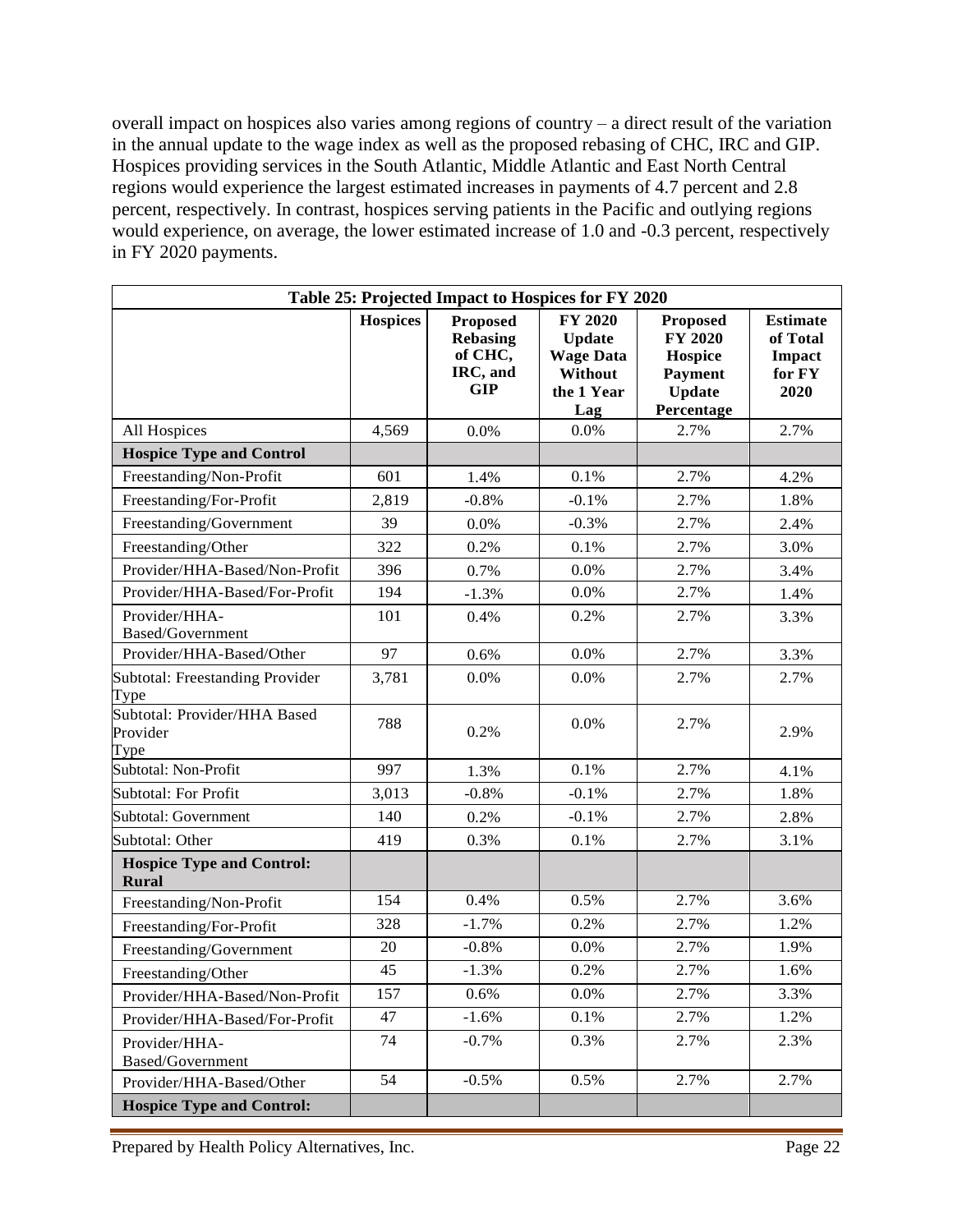| Table 25: Projected Impact to Hospices for FY 2020                            |                 |                                                                         |                                                                                     |                                                                                        |                                                         |
|-------------------------------------------------------------------------------|-----------------|-------------------------------------------------------------------------|-------------------------------------------------------------------------------------|----------------------------------------------------------------------------------------|---------------------------------------------------------|
|                                                                               | <b>Hospices</b> | <b>Proposed</b><br><b>Rebasing</b><br>of CHC,<br>IRC, and<br><b>GIP</b> | <b>FY 2020</b><br><b>Update</b><br><b>Wage Data</b><br>Without<br>the 1 Year<br>Lag | Proposed<br><b>FY 2020</b><br>Hospice<br><b>Payment</b><br><b>Update</b><br>Percentage | <b>Estimate</b><br>of Total<br>Impact<br>for FY<br>2020 |
| <b>Urban</b>                                                                  |                 |                                                                         |                                                                                     |                                                                                        |                                                         |
| Freestanding/Non-Profit                                                       | 447             | 1.5%                                                                    | 0.1%                                                                                | 2.7%                                                                                   | 4.3%                                                    |
| Freestanding/For-Profit                                                       | 2,491           | $-0.7%$                                                                 | $-0.1%$                                                                             | 2.7%                                                                                   | 1.9%                                                    |
| Freestanding/Government                                                       | 19              | 0.1%                                                                    | $-0.3%$                                                                             | 2.7%                                                                                   | 2.5%                                                    |
| Freestanding/Other                                                            | 277             | 0.3%                                                                    | 0.1%                                                                                | 2.7%                                                                                   | 3.1%                                                    |
| Provider/HHA-Based/Non-Profit                                                 | 239             | 0.7%                                                                    | 0.0%                                                                                | 2.7%                                                                                   | 3.4%                                                    |
| Provider/HHA-Based/For-Profit                                                 | 147             | $-1.3%$                                                                 | 0.0%                                                                                | 2.7%                                                                                   | 1.4%                                                    |
| Provider/HHA-<br>Based/Government                                             | 27              | 1.4%                                                                    | 0.1%                                                                                | 2.7%                                                                                   | 4.2%                                                    |
| Provider/HHA-Based/Other                                                      | 43              | 0.9%                                                                    | $-0.1%$                                                                             | 2.7%                                                                                   | 3.5%                                                    |
| <b>Hospice Location: Urban or</b><br><b>Rural</b>                             |                 |                                                                         |                                                                                     |                                                                                        |                                                         |
| Rural                                                                         | 879             | $-0.8%$                                                                 | 0.2%                                                                                | 2.7%                                                                                   | 2.1%                                                    |
| Urban                                                                         | 3,690           | 0.1%                                                                    | 0.0%                                                                                | 2.7%                                                                                   | 2.8%                                                    |
| <b>Hospice Location: Region of the</b><br><b>Country (Census</b><br>Division) |                 |                                                                         |                                                                                     |                                                                                        |                                                         |
| New England                                                                   | 157             | 0.0%                                                                    | $-0.5%$                                                                             | 2.7%                                                                                   | 2.2%                                                    |
| Middle Atlantic                                                               | 281             | 0.2%                                                                    | $-0.1%$                                                                             | 2.7%                                                                                   | 2.8%                                                    |
| South Atlantic                                                                | 554             | 2.0%                                                                    | 0.0%                                                                                | 2.7%                                                                                   | 4.7%                                                    |
| <b>East North Central</b>                                                     | 543             | 0.1%                                                                    | 0.0%                                                                                | 2.7%                                                                                   | 2.8%                                                    |
| <b>East South Central</b>                                                     | 263             | $-0.4%$                                                                 | 0.1%                                                                                | 2.7%                                                                                   | 2.4%                                                    |
| West North Central                                                            | 404             | $-1.4%$                                                                 | 0.6%                                                                                | 2.7%                                                                                   | 1.9%                                                    |
| <b>West South Central</b>                                                     | 875             | $-0.5%$                                                                 | 0.1%                                                                                | 2.7%                                                                                   | 2.3%                                                    |
| Mountain                                                                      | 458             | $-0.6%$                                                                 | 0.2%                                                                                | 2.7%                                                                                   | 2.3%                                                    |
| Pacific                                                                       | 988             | $-1.5%$                                                                 | $-0.2%$                                                                             | 2.7%                                                                                   | 1.0%                                                    |
| Outlying                                                                      | 46              | $-2.7%$                                                                 | $-0.3%$                                                                             | 2.7%                                                                                   | $-0.3%$                                                 |
| <b>Hospice Size</b>                                                           |                 |                                                                         |                                                                                     |                                                                                        |                                                         |
| 0 - 3,499 RHC Days (Small)                                                    | 971             | $-1.0%$                                                                 | 0.0%                                                                                | 2.7%                                                                                   | 1.7%                                                    |
| 3,500-19,999 RHC Days<br>(Medium)                                             | 2,130           | $-1.1%$                                                                 | 0.0%                                                                                | 2.7%                                                                                   | 1.6%                                                    |
| 20,000+ RHC Days (Large)                                                      | 1,468           | 0.3%                                                                    | 0.0%                                                                                | 2.7%                                                                                   | 3.0%                                                    |

**Source:** FY 2018 hospice claims data as of December 31, 2018 from the CCW RIFs, accessed January 2019.

**Region Key: New England**=Connecticut, Maine, Massachusetts, New Hampshire, Rhode Island, Vermont **Middle Atlantic**=Pennsylvania, New Jersey, New York;

**South Atlantic**=Delaware, District of Columbia, Florida, Georgia, Maryland, North Carolina, South Carolina, Virginia, West Virginia

**East North Central**=Illinois, Indiana, Michigan, Ohio, Wisconsin

**East South Central**=Alabama, Kentucky, Mississippi,Tennessee